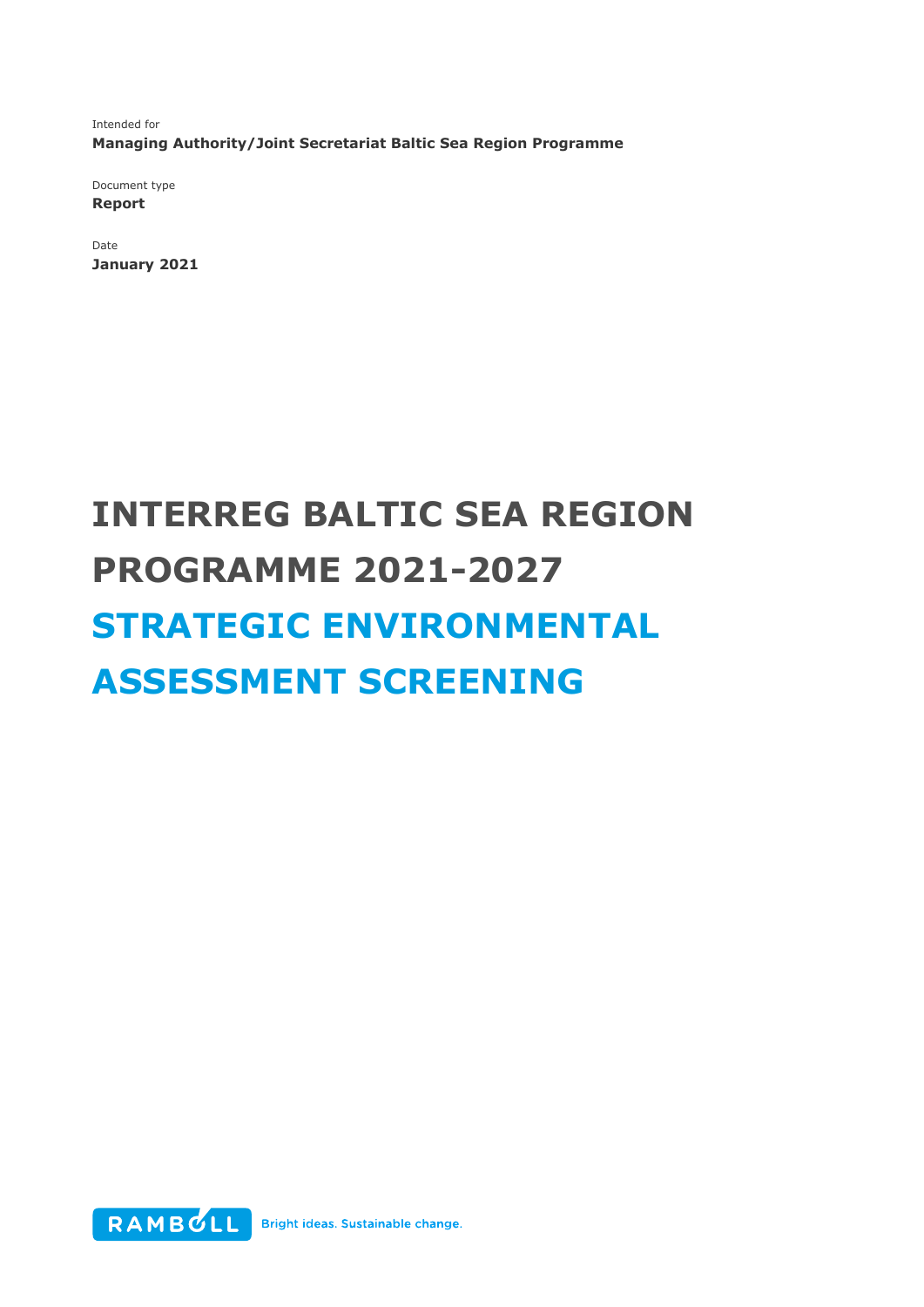### **INTERREG BALTIC SEA REGION PROGRAMME 2021-2027 STRATEGIC ENVIRONMENTAL ASSESSMENT SCREENING REPORT**

Ramboll Cornerblock Two Cornwall Street Birmingham West Midlands B3 2DX United Kingdom

T +44 121 230 1650 https://uk.ramboll.com/environ ment-and-health

This report is produced by Ramboll at the request of the client for the purposes detailed herein. This report and accompanying documents are intended solely for the use and benefit of the client for this purpose only and may not be used by or disclosed to, in whole or in part, any other person without the express written consent of Ramboll. Ramboll neither owes nor accepts any duty to any third party and shall not be liable for any loss, damage or expense of whatsoever nature which is caused by their reliance on the information contained in this report.

Ramboll UK Limited Registered in England & Wales Company No: 03659970 Registered office: 240 Blackfriars Road London SE1 8NW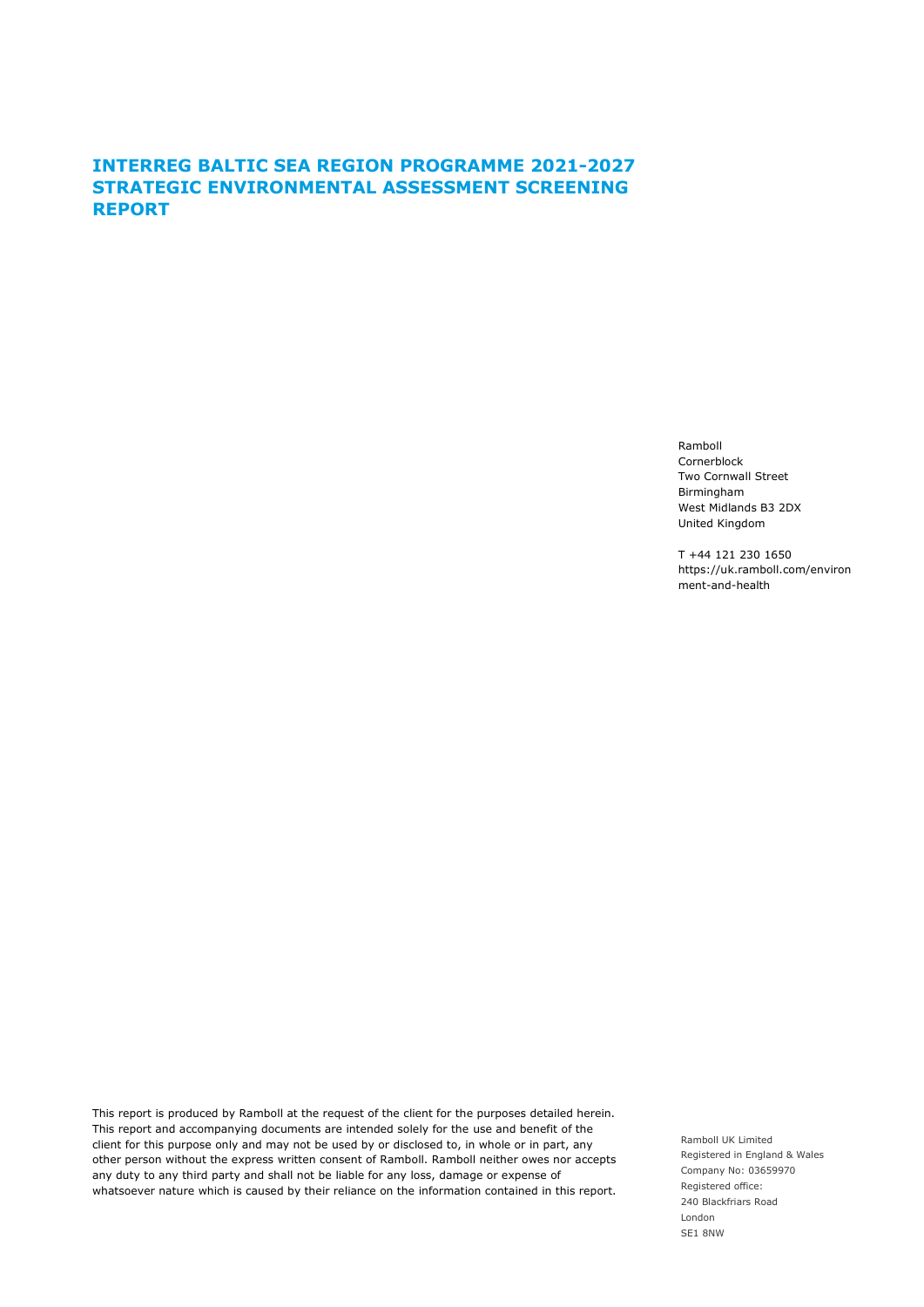### **CONTENTS**

| 1.                                       | <b>Introduction</b>                                              | 2  |
|------------------------------------------|------------------------------------------------------------------|----|
| 1.1                                      | This Report                                                      | 2  |
| 1.2                                      | Strategic Environmental Assessment                               | 2  |
| 2.                                       | <b>INTERREG Programme</b>                                        | З  |
| 2.1                                      | Introduction to INTERREG                                         | 3  |
| 2.2                                      | Introduction to INTERREG Baltic Sea Region                       | 3  |
| 2.3                                      | INTERREG Baltic Sea Region Programme 2021-2027                   | 4  |
| З.                                       | <b>Strategic Environmental Assessment: the Screening Process</b> | 8  |
| 3.1                                      | Introduction                                                     | 8  |
| 4.                                       | <b>Broad Screening of the Programme Thematic Framework</b>       | 10 |
| 4.1                                      | Introduction                                                     | 10 |
| 5.                                       | <b>Detailed Screening of the Draft Programme</b>                 | 12 |
| 5.1                                      | Introduction                                                     | 12 |
| 6.                                       | <b>Conclusion and Next Steps</b>                                 | 15 |
| 16<br><b>Appendix 1: DOCUMENT REVIEW</b> |                                                                  |    |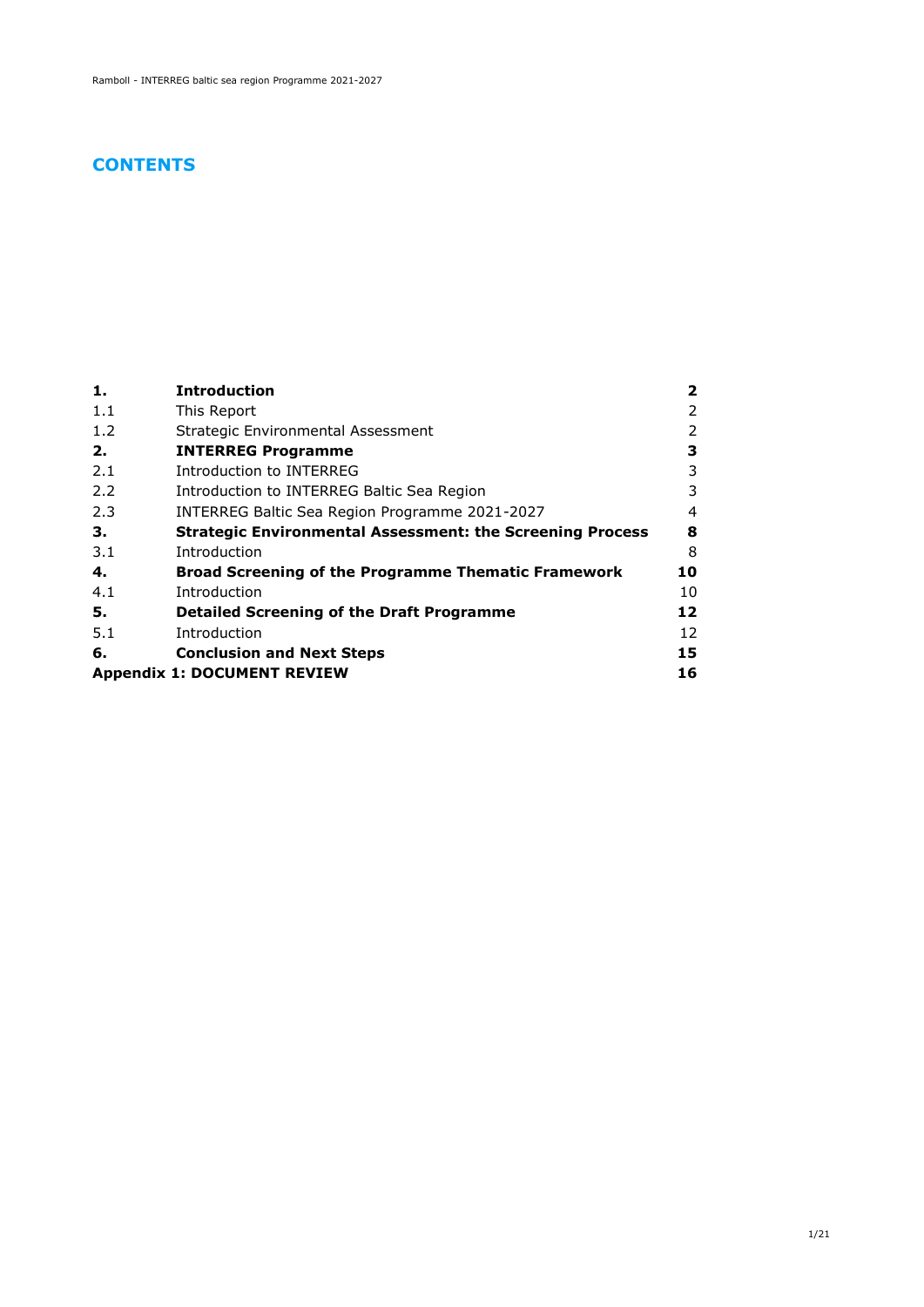# <span id="page-3-0"></span>**1. INTRODUCTION**

#### **1.1 This Report**

<span id="page-3-1"></span>This screening report has been prepared to determine the need for a Strategic Environmental Assessment (SEA) for the INTERREG Baltic Sea Region programme 2021-2027. The screening has been made in accordance with the European Union Directive 2001/42/EC on the assessment of the effects of certain plans and programmes on the environment (SEA Directive).

#### **1.2 Strategic Environmental Assessment**

<span id="page-3-2"></span>The objective of the SEA Directive is to provide for a high level of protection of the environment and to contribute to the integration of environmental considerations into the preparation and adoption of plans and programmes with a view to promoting sustainable development.

Under the requirements of the SEA Directive certain types of plan must be subject to an environmental assessment.

Article 3 (2) of the SEA Directive states that an environmental assessment shall be carried out for all plans and programmes:

- Which are prepared for agriculture, forestry, fisheries, energy, industry, transport, waste management, water management, telecommunications, tourism, town and country planning or land use and;
- Which set the framework for future development consent of projects listed in Annexes I and II to Directive 85/337/EEC (EIA directive) or have been determined to require an assessment pursuant to Article 6 or 7 of Directive 92/43/EEC (habitats directive).

Article 3(4) states that Member States shall determine whether plans and programmes, other than those referred to in paragraph 2 are likely to have significant environmental effects.

This report will determine the need for a SEA of the INTERREG Baltic Sea Region programme 2021-2027 through applying a screening procedure to determine if the programme fits the criteria set out in the SEA Directive.

The contents of this report are as follows:

- Part 2 sets out the background to the INTERREG programme;
- Part 3 sets out details of how the screening process works;
- Part 4 outlines the results of the screening of the programme thematic framework (screening carried out in 2020);
- Part 5 outlines the results of the screening of the detailed programme; and
- Part 6 sets out conclusions and next steps.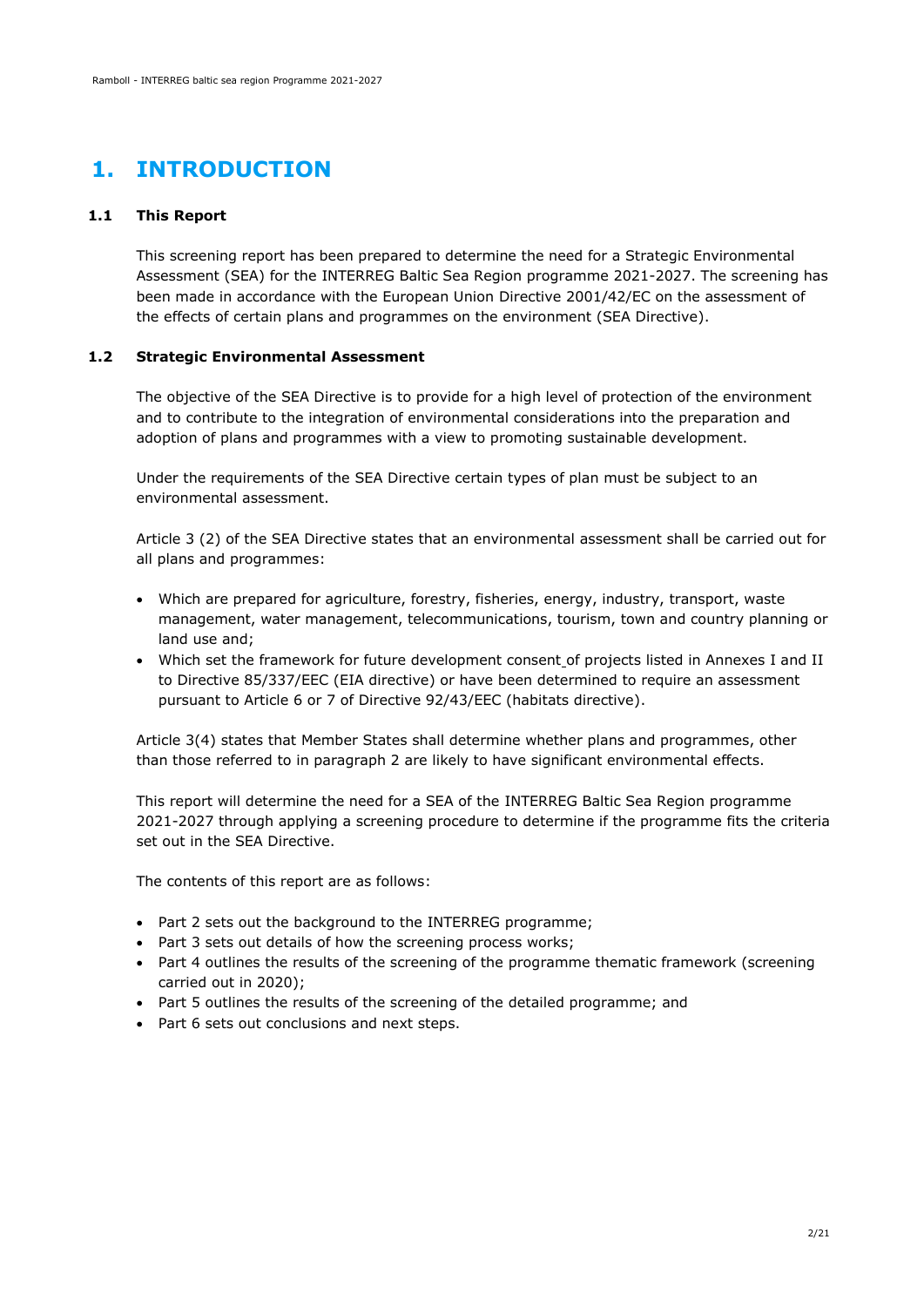# <span id="page-4-0"></span>**2. INTERREG PROGRAMME**

#### **2.1 Introduction to INTERREG**

<span id="page-4-1"></span>The European Territorial Cooperation (ETC), better known as INTERREG is part of the European Union's cohesion policy and provides a framework for action between national, regional and local actors from different Member States of the European Union. The programme aims to reduce social, environmental and economic disparities between EU member states through three types of programmes:

- Cross-Border Cooperation Programmes e.g. INTERREG Greece-Bulgaria; INTERREG Central Baltic;
- Transnational Cooperation Programmes e.g. INTERREG Baltic Sea Region; INTERREG Central Europe; and
- Interregional Programmes e.g. INTERREG Europe.

To date, five programming periods of INTERREG have succeeded each other: INTERREG I (1990- 1993) - INTERREG II (1994-1999) - INTERREG III (2000-2006) - INTERREG IV (2007-2013) - INTERREG V (2014-2020).

The fifth period of INTERREG (2014-2020) was based on 11 investment priorities related to the Europe 2020 strategy<sup>1</sup> for smart, sustainable and inclusive growth. The Programme was subject to a [Strategic Environmental Assessment](https://www.interregeurope.eu/fileadmin/user_upload/documents/Interreg_Europe_Environmental_Report_final_version.pdf) (SEA) in accordance with Directive 2001/42/EC. The SEA concluded that due to the nature of the INTERREG Europe programme, only highly indirect environmental effects and contributions can be realised by the Programme and that in general, the strategic approach of the programme provides the potential for positive effects.

In May 2018, the European Commission adopted proposals aimed at restructuring cohesion policy and European structural and investment funds post-2020 including the INTERREG programmes**<sup>2</sup>**. Proposals confirmed that cross-border, transnational and interregional territorial cooperation, including across maritime borders and with third countries, should remain part of cohesion policy post-2020, while stressing the need to facilitate the implementation of ETC programmes in order to increase their effects.

The next period of INTERREG will run from 2021-2027 and will continue to support interregional cooperation among regions across Europe. The new programmes are currently being drafted and are expected to be submitted to the European Commission for approval in early 2021.

#### **2.2 Introduction to INTERREG Baltic Sea Region**

<span id="page-4-2"></span>The INTERREG Baltic Sea Region (BSR) is one of the programmes under the ETC Transnational Cooperation objective. The programme aims to contribute to the EU's Strategy for the Baltic Sea Region (EUSBSR). The cooperation area covers eleven countries, eight of them EU Member States and three partner countries (Norway, Belarus and Russia).

The overall objective of the programme is 'to strengthen the territorial integration for a more innovative, better accessible and sustainable BSR'. The 2014-2020 Programme offered funding in support of four thematic axes:

<sup>1</sup> <https://ec.europa.eu/eu2020/pdf/COMPLET%20EN%20BARROSO%20%20%20007%20-%20Europe%202020%20-%20EN%20version.pdf>

<sup>2</sup> [https://www.europarl.europa.eu/RegData/etudes/BRIE/2018/628228/EPRS\\_BRI\(2018\)628228\\_EN.pdf](https://www.europarl.europa.eu/RegData/etudes/BRIE/2018/628228/EPRS_BRI(2018)628228_EN.pdf)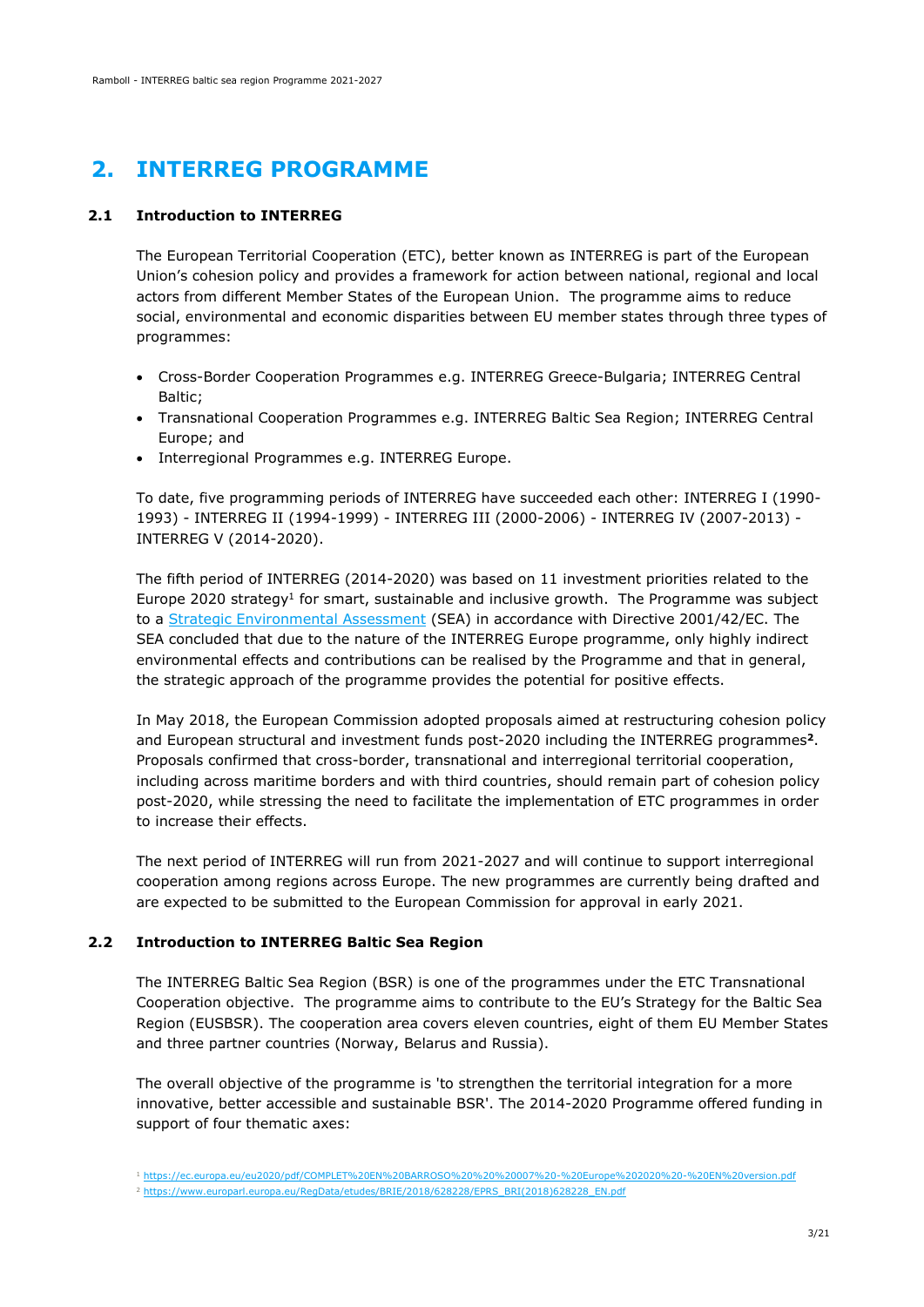- Capacity for innovation;
- Management of natural resources;
- Sustainable transport; and
- EU Strategy Support.

The programme was subject to a SEA in 2014 in accordance with the requirements in Directive 2001/42/EC, and was conducted at two levels:

- The level of overall objectives and horizontal principles of the programme; and
- The level of activities supported by the programme.

The [environmental assessment report](https://www.siseministeerium.ee/sites/default/files/dokumendid/bsr_sea_draft_report.pdf) concluded that a large share of the activities can be characterised as 'process designs' (i.e. institutional processes, organisational development, strategy development, etc.). For these activities the direct environmental impact was assessed as insignificant (neutral). Those activities which are of a more concrete nature and which could, hence, potentially have a more direct environmental impact, are described in very general terms in the draft programme document. The environmental assessment concluded that this means that it is not possible to provide a detailed assessment of the significant environmental impacts which could be expected.

#### **2.3 INTERREG Baltic Sea Region Programme 2021-2027**

<span id="page-5-0"></span>The 2021-2027 programme is currently under preparation by a Joint Programming Committee (JPC). In July 2020 a programme thematic framework (2021 – 2027) was produced which included three themes:

- Innovative and resilient economies and societies and responsive public services;
- Sustainable use of the Baltic Sea and regional water resources adapted to the impacts of climate change; and
- Climate change mitigation.

This was supported by two policy objectives and seven topic areas as shown in Figure 1. Table 1 sets out the assumptions that have been made under each topic. These assumptions set out the committee's understanding of how the programme could contribute to this topic.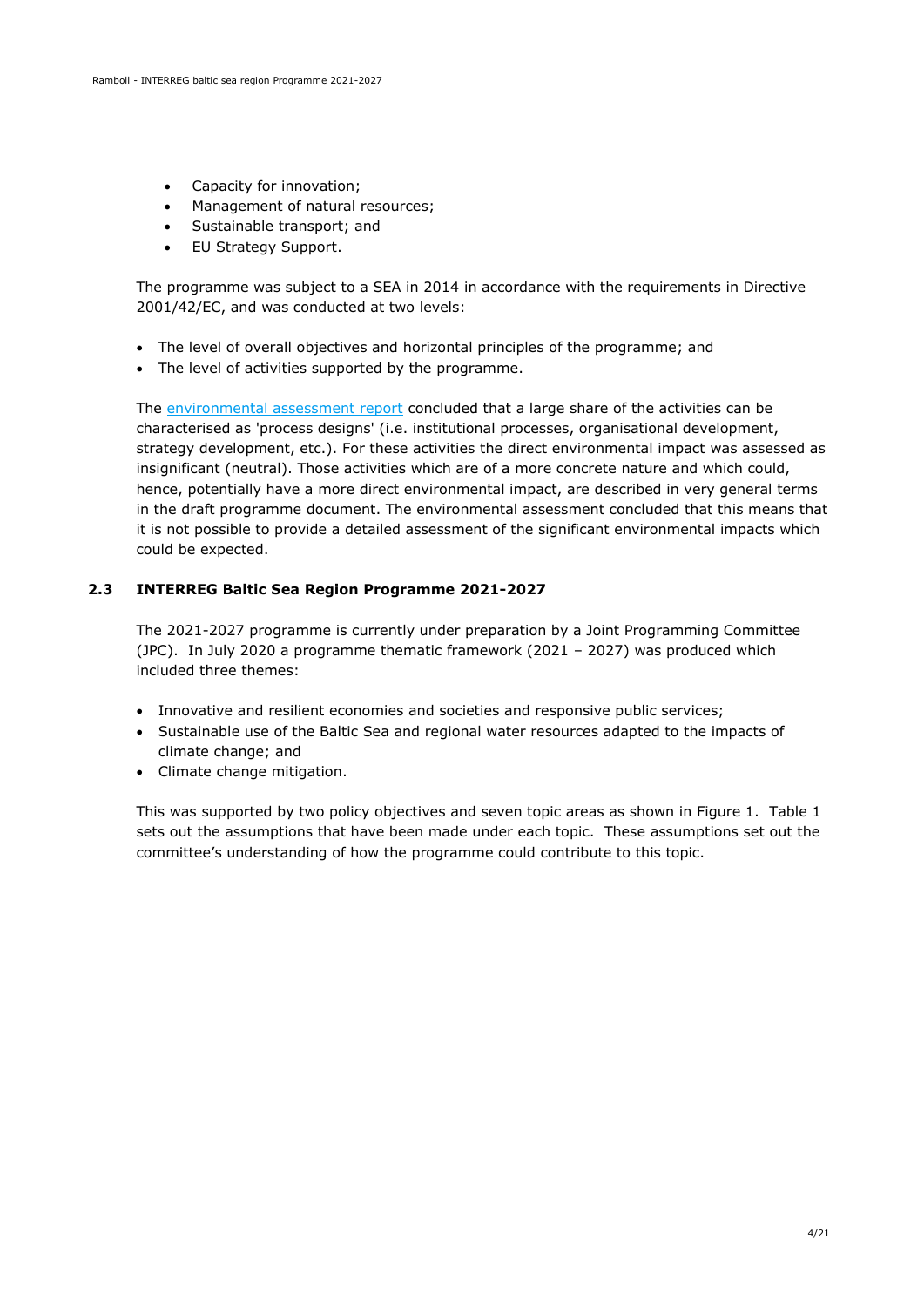

#### **Figure 1: Overview of the Baltic INTERREG programme thematic framework**

| <b>Objectives</b>                                           | <b>Topics</b>                                                          | <b>Programme assumptions</b>                                                                                                                                                                                                                                                                                                                                                                                                                                                                                                                                                                                                                                                |
|-------------------------------------------------------------|------------------------------------------------------------------------|-----------------------------------------------------------------------------------------------------------------------------------------------------------------------------------------------------------------------------------------------------------------------------------------------------------------------------------------------------------------------------------------------------------------------------------------------------------------------------------------------------------------------------------------------------------------------------------------------------------------------------------------------------------------------------|
| Policy<br>Objective 1:<br><b>A Smarter</b><br><b>Europe</b> | More<br>innovative and<br>resilient<br>Economies<br>and societies      | Resilience is considered as ability of both<br>$\bullet$<br>economies and societies to respond to any external<br>disturbances<br>Business and communities are at the heart of<br>$\bullet$<br>resilience building process;<br>Untapping potential of digitalisation is crucial mean<br>$\bullet$<br>for increasing adaptability of the BSR;<br>There is a need for redefining approach to smart<br>$\bullet$<br>specialisation to reinforce the BSR resilience at the<br>macro-regional scale;<br>Approaches to resilience building in the BSR need<br>$\bullet$<br>to consider uneven territorial developments.                                                           |
|                                                             | Responsive<br>public services                                          | Applying systemic and cross-cutting approaches to<br>$\bullet$<br>delivery of public services to increase their<br>efficiency;<br>Including aspects of territorial differences and<br>relations (e.g. rural-urban) to deliver public<br>services better tailored to the needs;<br>Enhancing social innovation and empowering<br>$\bullet$<br>citizens as user of public services and drivers of<br>their transformation<br>Strengthening digitalisation as an important enabler<br>٠<br>for more responsive public services;<br>Paving the way for "greener" (resource saving and<br>٠<br>environmentally friendly) public services creating<br>opportunities for business. |
| Policy<br>Objective 2:<br><b>A Greener</b><br><b>Europe</b> | Sustainable<br>water<br>management<br>adapted to the<br>impacts of the | Improving water quality in the region by addressing<br>$\bullet$<br>different types of water resources: the Baltic Sea<br>and coastal waters, inland waters e.g. rivers and<br>lakes, as well as storms, floods, etc.;<br>Intensifying implementation of already available<br>$\bullet$<br>measures and testing new solutions to prevent and                                                                                                                                                                                                                                                                                                                                |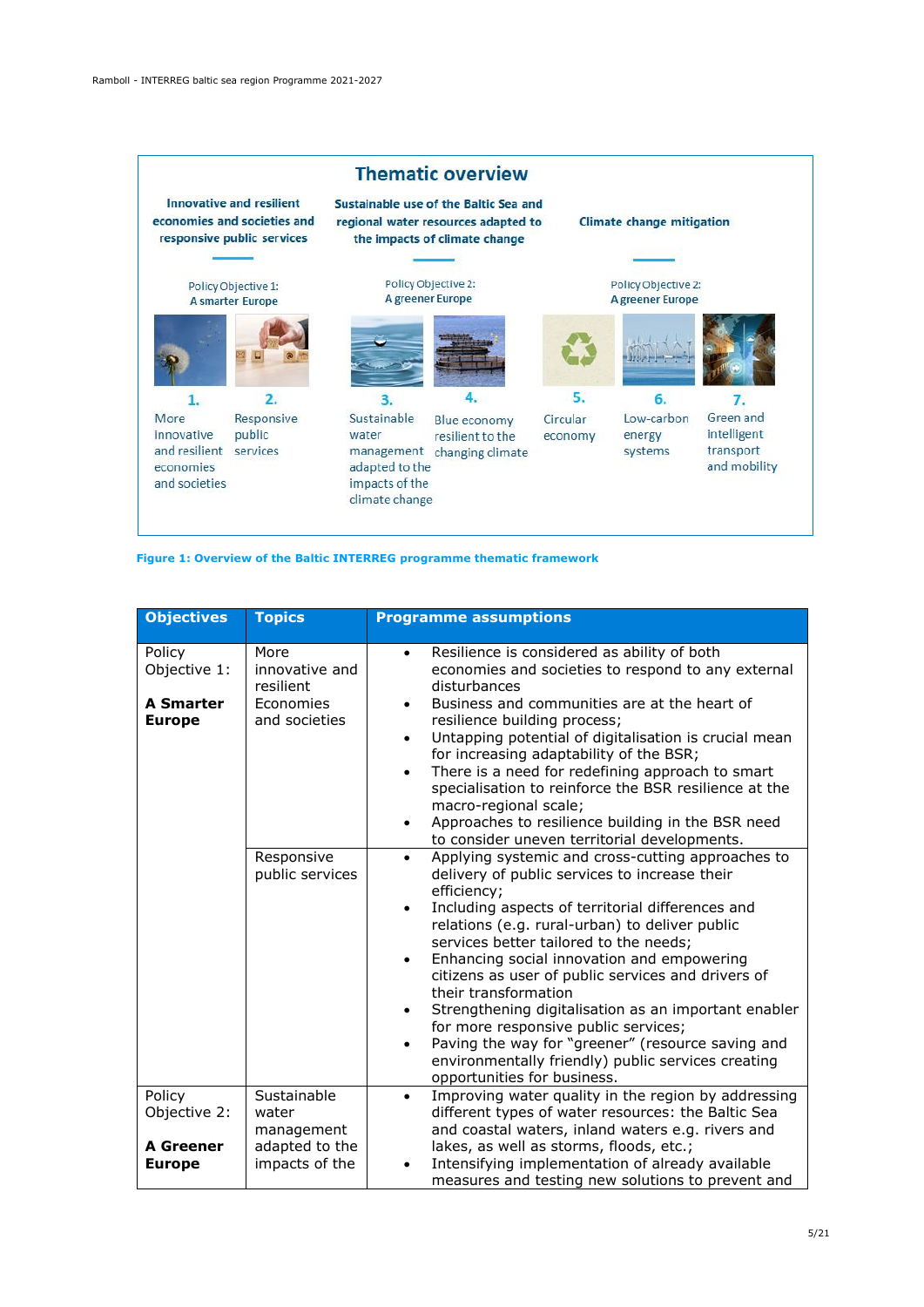| <b>Objectives</b> | <b>Topics</b>                                           | <b>Programme assumptions</b>                                                                                                                                                                                                                                                                                                                                                                                                                                                                                                                                                                                                                                                                                                                                                                                                                   |
|-------------------|---------------------------------------------------------|------------------------------------------------------------------------------------------------------------------------------------------------------------------------------------------------------------------------------------------------------------------------------------------------------------------------------------------------------------------------------------------------------------------------------------------------------------------------------------------------------------------------------------------------------------------------------------------------------------------------------------------------------------------------------------------------------------------------------------------------------------------------------------------------------------------------------------------------|
|                   | climate<br>change                                       | reduce water pollution as well as re-use water in<br>the whole region;<br>Advancing cross-sector actions as water resources<br>$\bullet$<br>and catchments are shared and used by multiple<br>sectors and stakeholders;<br>Adapting water management practices in cities,<br>$\bullet$<br>rural and coastal areas across different sectors to<br>the changing climate conditions.                                                                                                                                                                                                                                                                                                                                                                                                                                                              |
|                   | Blue economy<br>resilient to the<br>changing<br>climate | Blue economy is based on sustainable use of water<br>$\bullet$<br>and marine resources for economic growth,<br>improved livelihoods and jobs and sea ecosystem<br>health;<br>Supporting sustainable and innovative business<br>$\bullet$<br>development of emerging and established sectors<br>in the region;<br>Mitigating potential conflicts among users of sea<br>$\bullet$<br>space and promoting its joint use;<br>Strengthening resilience of blue businesses in<br>$\bullet$<br>adapting to the changing climate and mitigating<br>impacts of blue businesses to climate to keep and<br>increase productivity in a sustainable way.                                                                                                                                                                                                    |
|                   | Circular<br>economy                                     | The circular economy supports shift from linear to<br>$\bullet$<br>circular use of resources;<br>The circular economy requires a systemic and<br>$\bullet$<br>holistic approach, going beyond the waste sector<br>and making connections across water, energy,<br>transport and land use in an integrated manner. It<br>implies behavioural change and integrated planning<br>Business and communities are at the heart<br>$\bullet$<br>of transitions towards circularity. The design of<br>interventions should take into account winners and<br>losers of the transition;<br>Untapping potential of digitalisation is important<br>$\bullet$<br>mean for achieving resource efficient BSR<br>economy;<br>There is a need for redefining approach to smart<br>specialisation to accelerate transition towards<br>circularity.                |
|                   | Low-carbon<br>energy<br>systems                         | Decreasing regional greenhouse gas emissions<br>across different economic sectors to mitigate the<br>climate change;<br>Increasing energy efficiency and energy saving in<br>$\bullet$<br>production processes and public and private<br>building stock<br>Enhancing production and distribution of renewable<br>$\bullet$<br>energy from locally available resources and<br>integrating it in building, industry, district heating<br>and cooling<br>Enhancing capacity of public authorities as enablers<br>$\bullet$<br>for decarbonising the energy systems through<br>updating policies, sharing and introducing good<br>practices;<br>Mobilising industries and citizens to initiate<br>$\bullet$<br>introduction of energy solutions towards the climate<br>neutrality and plan wider deployment with other<br>public or private funds. |
|                   | Green and<br>intelligent                                | Advancing transition to zero greenhouse gas<br>$\bullet$<br>emissions with use of renewable fuels and clean<br>electricity;                                                                                                                                                                                                                                                                                                                                                                                                                                                                                                                                                                                                                                                                                                                    |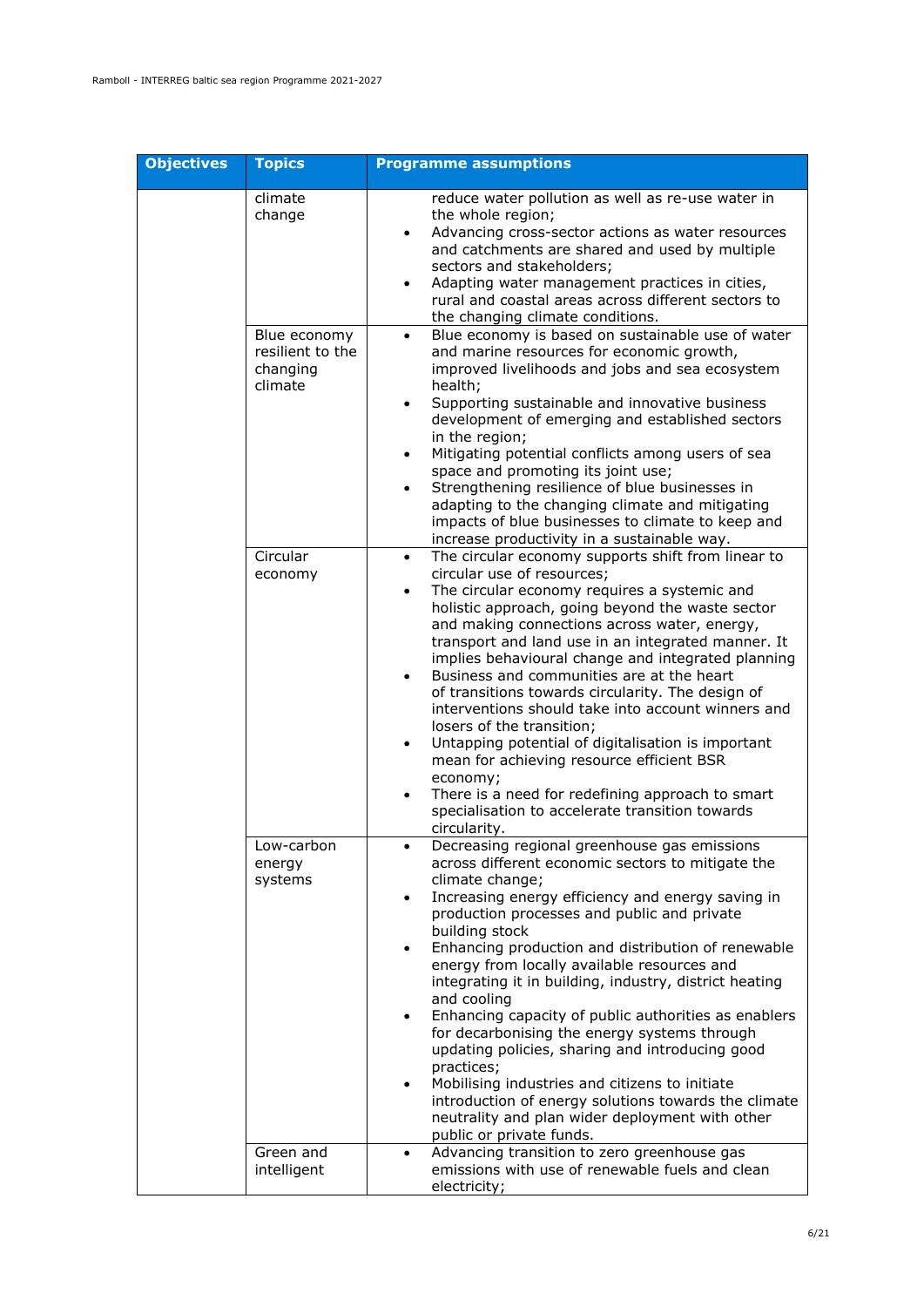| <b>Objectives</b> | <b>Topics</b>             | <b>Programme assumptions</b>                                                                                                                                                                                                                                                                                                                                                                                                                                                                                                                                                                                                                          |
|-------------------|---------------------------|-------------------------------------------------------------------------------------------------------------------------------------------------------------------------------------------------------------------------------------------------------------------------------------------------------------------------------------------------------------------------------------------------------------------------------------------------------------------------------------------------------------------------------------------------------------------------------------------------------------------------------------------------------|
|                   | transport and<br>mobility | Securing the smooth movement of people and<br>goods within and across cities and regions while<br>saving resources by increasing efficiency,<br>integrating transport modes and strengthening<br>digitalisation;<br>Harmonising transport systems across the borders<br>$\bullet$<br>enabling coherent use of green transport solutions;<br>Enhancing capacity of public authorities in urban<br>$\bullet$<br>and regional planning and introducing of green and<br>intelligent transport solutions to reduce pollution;<br>Mobilising transport companies and citizens to<br>$\bullet$<br>actively use green and intelligent transport<br>solutions. |

**Table 1: Overview of the Baltic INTERREG programme thematic framework**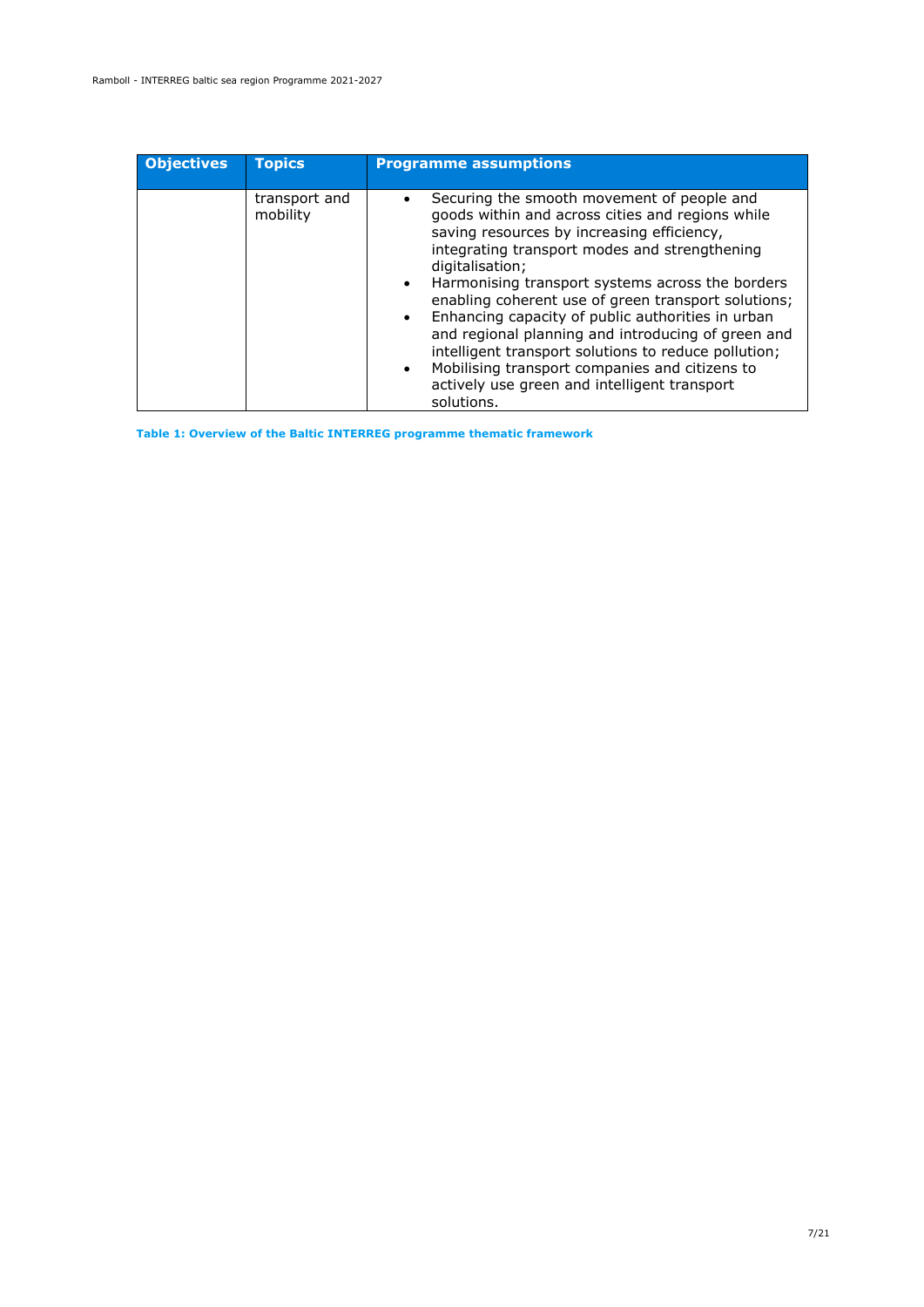### <span id="page-9-0"></span>**3. STRATEGIC ENVIRONMENTAL ASSESSMENT: THE SCREENING PROCESS**

#### **3.1 Introduction**

<span id="page-9-1"></span>Under the requirements of the SEA Directive specific types of plans that set out the framework for future development consent of projects must be subject to an environmental assessment (a strategic environmental assessment or SEA).

To establish if a plan needs to be subject to the full SEA process, a "screening" assessment is required against a series of criteria.

The development of the INTERREG BSR programme has been split into two processes, the development of the programme thematic framework, and the development of the more detailed programme document. The Programme thematic framework was agreed in July 2020 and the draft programme document will be available in January 2021.

Due to this a two-stage SEA screening process has been adopted, as follows and this is shown in Figure 2.

At each stage of the screening process a number of questions are addressed and these are shown in sections 4 and 5 of this report.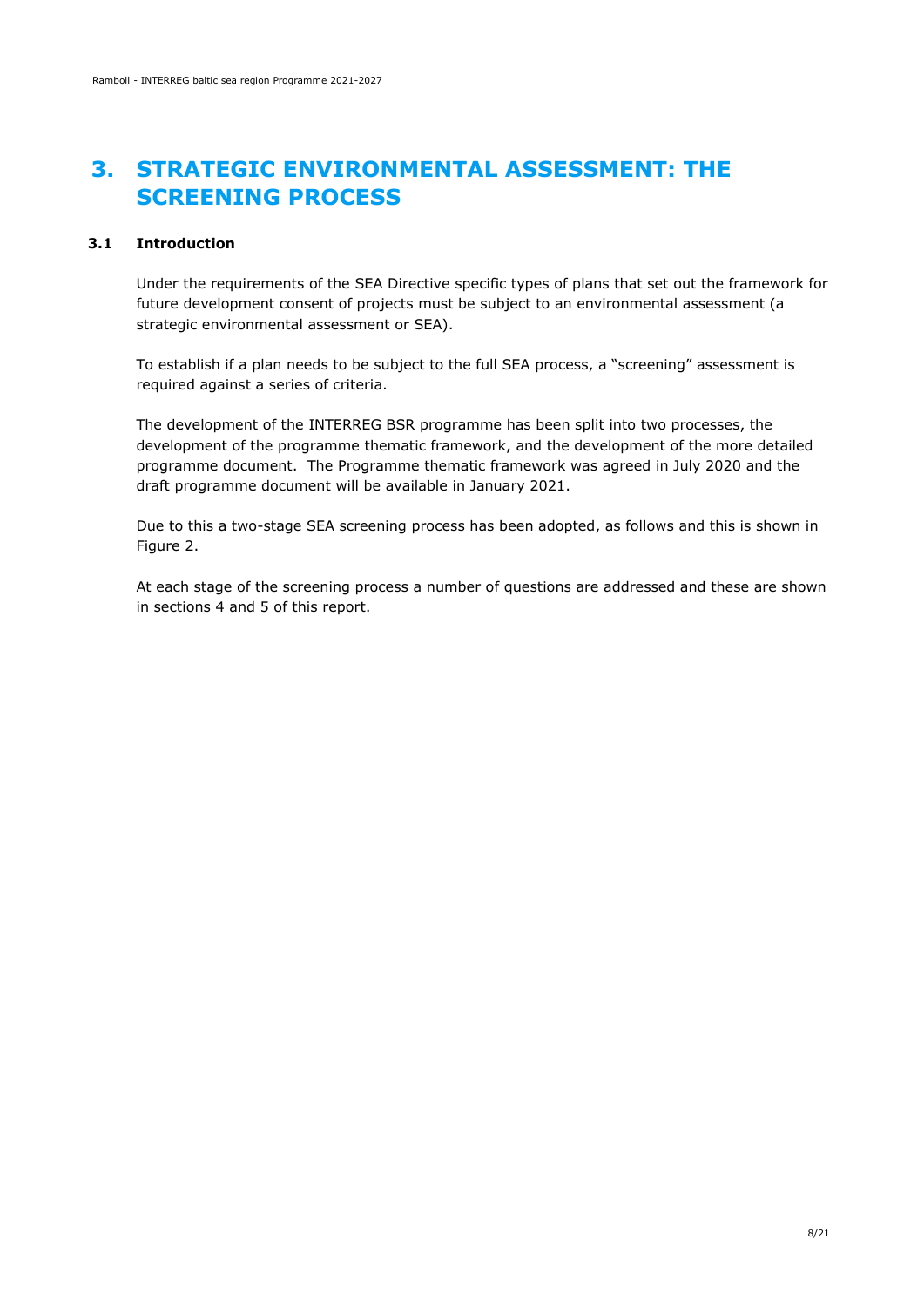

**Figure 2: SEA screening process**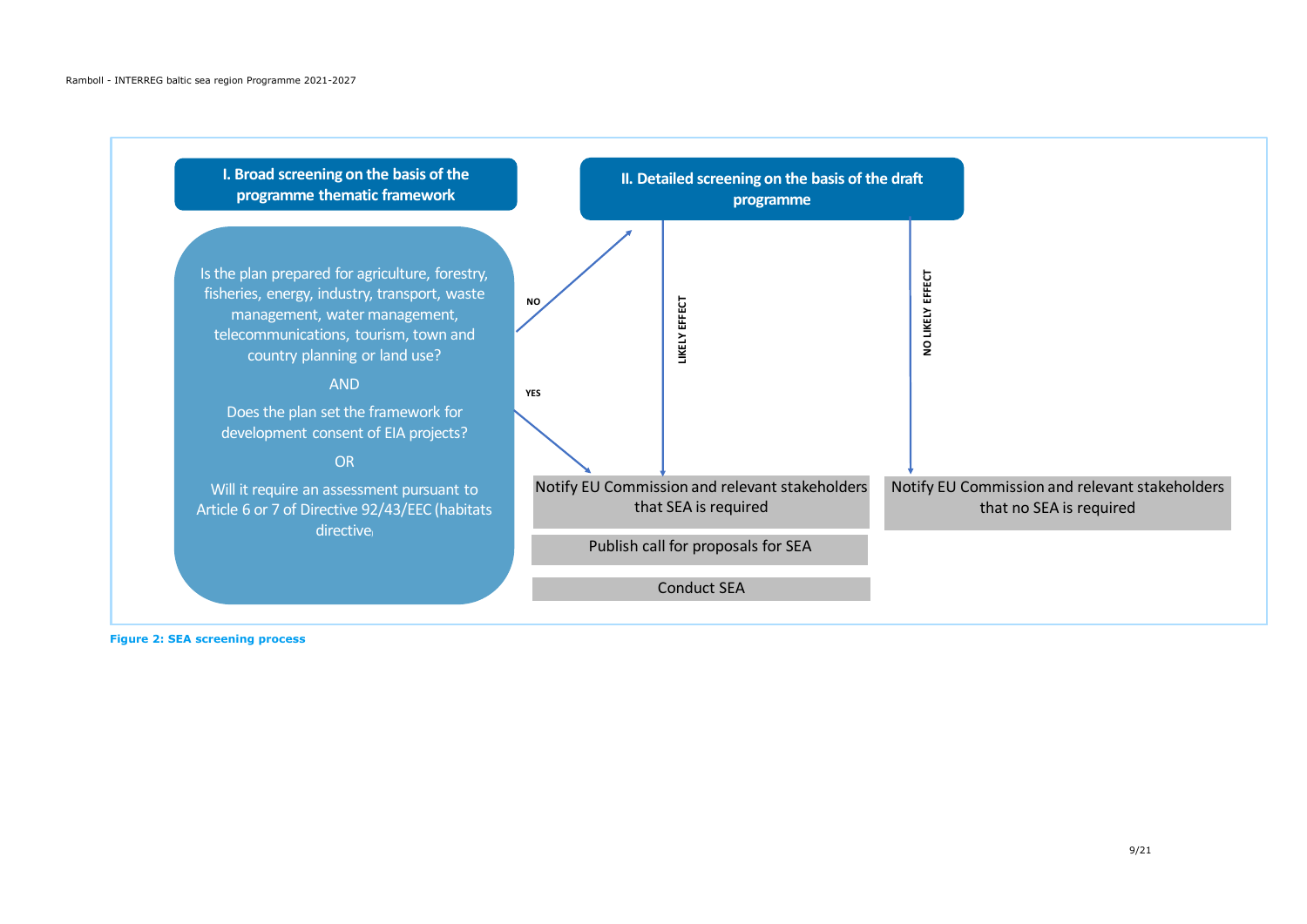### <span id="page-11-0"></span>**4. BROAD SCREENING OF THE PROGRAMME THEMATIC FRAMEWORK**

#### **4.1 Introduction**

<span id="page-11-1"></span>A broad screening of the programme thematic framework was undertaken in July 2020 and this process is outlined below.

To make an assessment of the need for SEA at the stage of the programme thematic framework the following questions have been addressed:

- Is the plan prepared for agriculture, forestry, fisheries, energy, industry, transport, waste management, telecommunications, tourism, town and country planning or land use; and
- Does it set a framework for future development consent of projects in Annexes I and II to the EIA Directive? (Article 3.2(a)) or has it been determined to require an assessment pursuant to Article 6 or 7 of Directive 92/43/EEC (habitats directive)?.

If the answer to both of these questions is yes, then a SEA must be carried out. If the answer to either of the questions is uncertain or no, then a more detailed screening must be carried out on the programme using the criteria set out in Annex 2 of the SEA Directive.

The screening of the programme thematic framework concludes that, although the INTERREG BSR Programme is high level and strategic in nature, it is considered likely that INTERREG BSR Programme funded projects will incorporate one or more of the named sectors within the DIRECTIVE 2001/42/EC. At this stage it is considered unlikely that the INTERREG BSR Programme will set a framework for future development consent of projects pursuant to the EIA Directive, however further information is required on the Programme strategy and fund allocations and this will be screened at the detailed screening stage.

| <b>Screening question</b>                                                                                                                                                                             | <b>Assessment</b>                                                                                                                                                                                                                                                                                                                                         | Yes/No                                                                       |
|-------------------------------------------------------------------------------------------------------------------------------------------------------------------------------------------------------|-----------------------------------------------------------------------------------------------------------------------------------------------------------------------------------------------------------------------------------------------------------------------------------------------------------------------------------------------------------|------------------------------------------------------------------------------|
| Is the plan prepared for<br>agriculture, forestry,<br>fisheries, energy,<br>industry, transport,<br>waste management,<br>telecommunications,<br>tourism, town and<br>country planning or land<br>use? | The plan is not prepared specifically for any one of<br>these sectors. However, projects that arise from<br>the INTERREG programme are likely to fall within<br>more than one of the sectors named.                                                                                                                                                       | Yes                                                                          |
| Does it set a framework<br>for future development<br>consent of projects in<br>Annexes I and II to the<br>EIA Directive? (Article<br>$3.2(a)$ ; or                                                    | Through a review of the proposed thematic<br>framework for the INTERREG BSR Programme it is<br>considered unlikely that any Objectives or Topics<br>will 'set the framework for future development<br>consent of projects listed in Annexes I and II to<br>Directive 85/337/EEC of 27 June 1985 on the<br>assessment of the effects of certain public and | Uncertain<br>Proceed to<br>more detailed<br>screening of<br>the<br>programme |
| Has it been determined<br>to require an assessment<br>pursuant to Article 6 or 7                                                                                                                      | private projects on the environment'.<br>This is because the proposed Programme themes<br>are high level and strategic in nature, accounting                                                                                                                                                                                                              |                                                                              |

Table 2 sets out this consideration.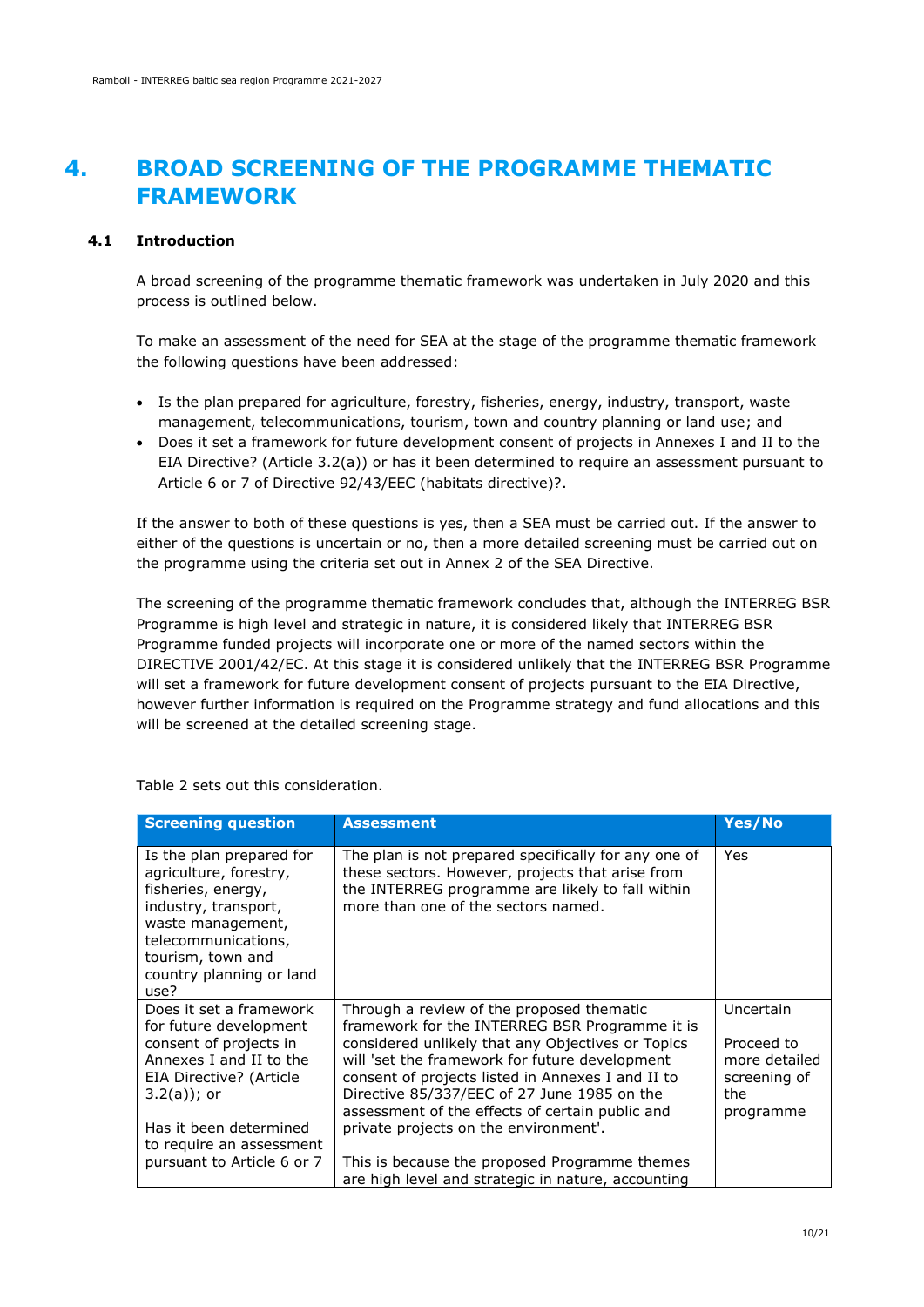| <b>Screening question</b>                       | <b>Assessment</b>                                                                                                                                                                                                                                                                  | Yes/No |
|-------------------------------------------------|------------------------------------------------------------------------------------------------------------------------------------------------------------------------------------------------------------------------------------------------------------------------------------|--------|
| of Directive 92/43/EEC<br>(habitats directive)? | for a wide geographic coverage across a number of<br>policy objectives. The proposed thematic<br>framework and assumptions do not contain criteria<br>or conditions which could guide the way the<br>consenting authority decides an application for<br>development consent.       |        |
|                                                 | At this Stage in the SEA process, exact detail on<br>the Programme Strategy and Programme fund<br>allocations is not yet known therefore, for the<br>purposes of this screening assessment, it is<br>recommended that a more detailed screening of<br>the Programme is undertaken. |        |
|                                                 | Due to the strategic nature of the Baltic Sea<br>INTERREG programme it will not require an<br>assessment pursuant to Article 6 or 7 of Directive<br>92/43/EEC (the habitats directive).                                                                                            |        |

**Table 2: Screening of the programme thematic framework**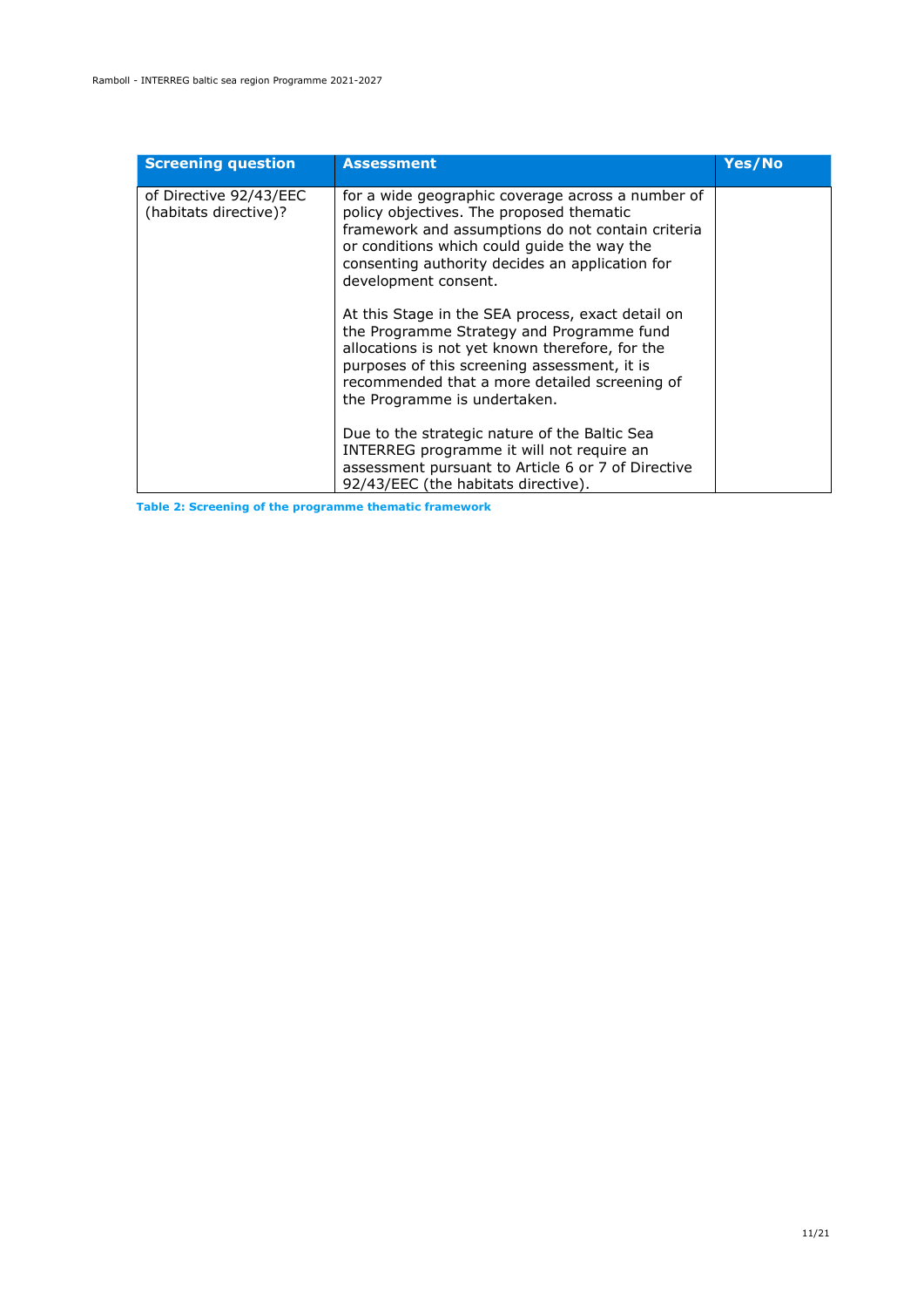# <span id="page-13-0"></span>**5. DETAILED SCREENING OF THE DRAFT PROGRAMME**

### **5.1 Introduction**

<span id="page-13-1"></span>Annex 2 of the Directive sets out the assessment criteria for considering significant environmental effects. The INTERREG draft programme has been assessed against these criteria. The detailed assessment is set out in Table 3 below.

The screening of the draft programme concludes that:

| <b>Criteria for determining the likely</b>                                                                                                                                                                              | <b>Potential effects of the programme</b>                                                                                                                                                                                                                                                                                                                                        |
|-------------------------------------------------------------------------------------------------------------------------------------------------------------------------------------------------------------------------|----------------------------------------------------------------------------------------------------------------------------------------------------------------------------------------------------------------------------------------------------------------------------------------------------------------------------------------------------------------------------------|
| significance of effects                                                                                                                                                                                                 |                                                                                                                                                                                                                                                                                                                                                                                  |
| 1(a) the degree to which the plan or<br>programme sets a framework for<br>projects and other activities, either<br>with regard to the location, nature, size<br>and operating conditions or by<br>allocating resources; | The INTERREG BSR Programme does not 'set the<br>framework for future development consent of<br>projects listed in Annexes I and II to Directive<br>85/337/EEC of 27 June 1985 on the assessment of<br>the effects of certain public and private projects on<br>the environment'.                                                                                                 |
|                                                                                                                                                                                                                         | The programme does not contain criteria or<br>conditions which could guide the way a consenting<br>authority decides an application for development<br>consent, either with regards to location, nature, size<br>and operating conditions.                                                                                                                                       |
|                                                                                                                                                                                                                         | With regard to allocating resources, the programme<br>is not intended to finance large-scale implementation.<br>Instead the programme develops a leverage effect on<br>regional development by investing in the institutional<br>capacities of the programme's target groups whilst<br>providing the mechanism for small scale testing<br>piloting activities for new solutions. |
| 1(b) the degree to which the plan or<br>programme influences other plans and<br>programmes including those in a<br>hierarchy;                                                                                           | The INTERREG BSR Programme influences other<br>plans and programmes through providing support to<br>member states policy makers to integrate<br>environmental concerns into territorial plans and<br>potentially implement new more positive standards<br>for industry.                                                                                                          |
|                                                                                                                                                                                                                         | Some examples given are using support to help<br>policy makers integrate climate change mitigation<br>measures into blue economy development plans;<br>updating local energy and transport plans,<br>introducing common environmental standards for<br>ships and ports; and integrating circular economy<br>policies into territorial strategies.                                |
|                                                                                                                                                                                                                         | It does this through improving co-operation and<br>knowledge sharing between the programme<br>participants in different member states and regions.<br>Any influence that the programme has is positive and<br>does not increase the likelihood that other plans and<br>programmes will cause significant negative effects.                                                       |
| 1(c) the relevance of the plan or                                                                                                                                                                                       | See above                                                                                                                                                                                                                                                                                                                                                                        |
| programme for the integration of<br>environmental considerations in                                                                                                                                                     |                                                                                                                                                                                                                                                                                                                                                                                  |
| particular with a view to promoting                                                                                                                                                                                     | The INTERREG BSR Programme helps policy makers<br>integrate environmental concerns into territorial                                                                                                                                                                                                                                                                              |
| sustainable development;                                                                                                                                                                                                | plans. Any influence that the programme has is<br>positive and does not increase the likelihood that                                                                                                                                                                                                                                                                             |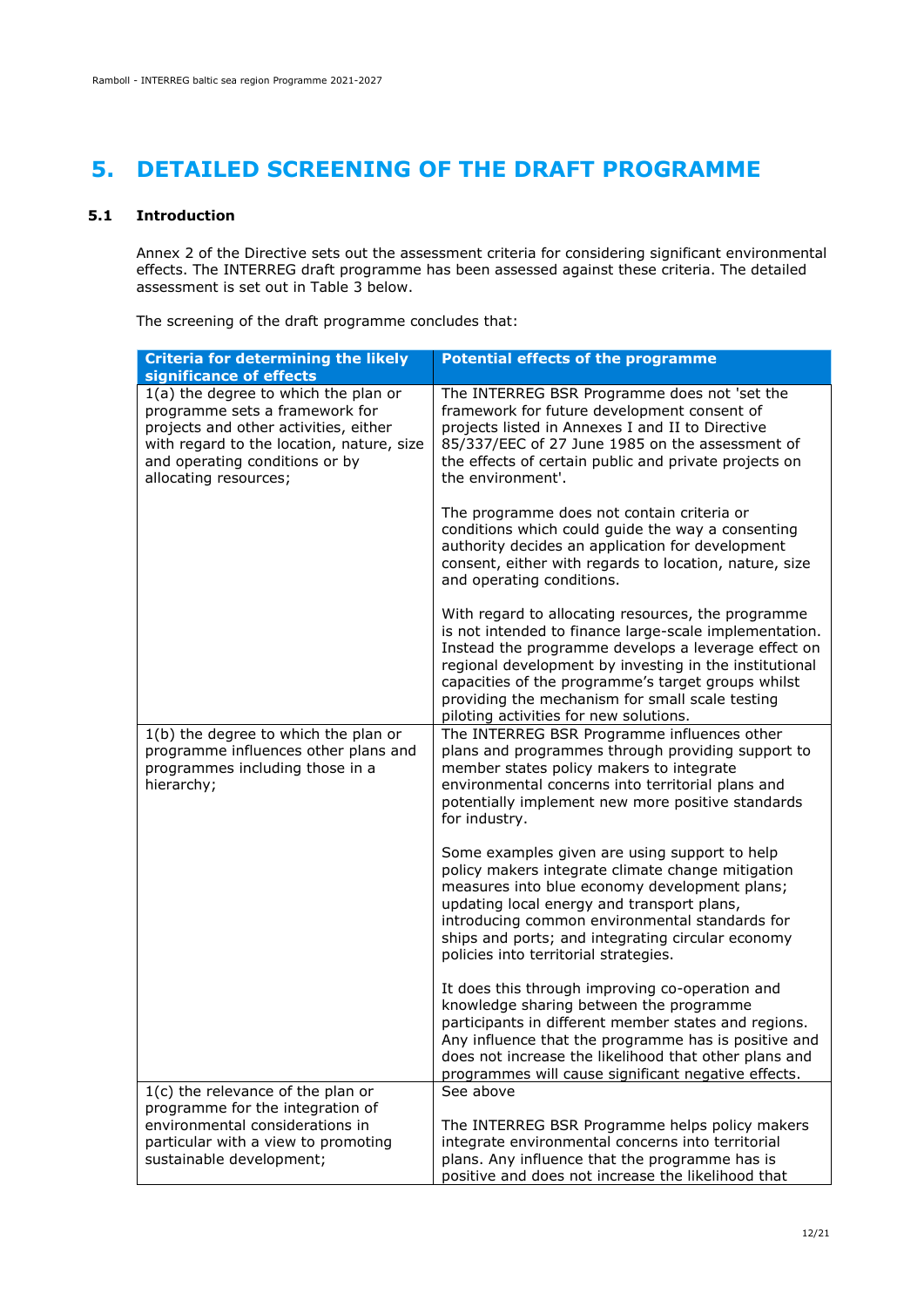| <b>Criteria for determining the likely</b><br>significance of effects                                                                                                                                             | <b>Potential effects of the programme</b>                                                                                                                                                                                                                                                                                                                                                                                                                                                                                                                                                                                                                                                                                                                                                                                                                                         |
|-------------------------------------------------------------------------------------------------------------------------------------------------------------------------------------------------------------------|-----------------------------------------------------------------------------------------------------------------------------------------------------------------------------------------------------------------------------------------------------------------------------------------------------------------------------------------------------------------------------------------------------------------------------------------------------------------------------------------------------------------------------------------------------------------------------------------------------------------------------------------------------------------------------------------------------------------------------------------------------------------------------------------------------------------------------------------------------------------------------------|
|                                                                                                                                                                                                                   | other plans and programmes will cause significant<br>negative effects.                                                                                                                                                                                                                                                                                                                                                                                                                                                                                                                                                                                                                                                                                                                                                                                                            |
| 1(d) environmental problems relevant<br>to the plan or programme; and                                                                                                                                             | There are many environmental problems in the<br>region, some of which are global issues, some which<br>are specific to the Baltic context:<br>Decreasing water quality and increasing water<br>pollution. The environmental state of the Baltic<br>Sea and inland waters is endangered.<br>The growing effects of climate change on waters,<br>$\bullet$<br>for example, increasing occurrences of storms,<br>floods and droughts.<br>Balancing joint use of marine and coastal areas.<br>٠<br>Slow take up of circular economy principles.<br>EU energy targets have not been reached by<br>$\bullet$<br>some nations.<br>Urgent need to reduce greenhouse gases from<br>$\bullet$<br>the transport sector.<br>Any influence that the programme has on helping to<br>address these problems is positive and does not<br>increase the likelihood of significant negative effects. |
| 1(e) the relevance of the plan or<br>programme for the implementation of<br>Community legislation on the<br>environment (for example, plans and<br>programmes linked to waste<br>management or water protection). | The INTERREG BSR Programme helps to deliver<br>elements of the EU Strategy for the Baltic Sea Region<br>and the European Green Deal by enhancing the skills<br>and knowledge needed in the region to transform the<br>environment, public health and well-being and<br>contribute to innovative sustainable development.<br>Any influence that the programme has on<br>implementation of community legislation is positive<br>and does not increase the likelihood that other plans<br>and programmes will cause significant negative<br>effects.                                                                                                                                                                                                                                                                                                                                 |
| 2(a) the probability, duration,<br>frequency and reversibility of the<br>effects;                                                                                                                                 | It is unlikely that the INTERREG BSR Programme will<br>cause significant negative effects on the<br>environment.                                                                                                                                                                                                                                                                                                                                                                                                                                                                                                                                                                                                                                                                                                                                                                  |
| 2(b) the cumulative nature of the<br>effects;<br>29(c) the trans-boundary nature of the                                                                                                                           | The conclusions of the environmental assessment<br>report of the 2014-2020 Programme remain true for<br>the 2021-2027 Programme. The conclusions of this<br>report stated that a large share of the activities can<br>be characterised as 'process designs' (i.e.                                                                                                                                                                                                                                                                                                                                                                                                                                                                                                                                                                                                                 |
| effects;<br>2(d) the risks to human health or the<br>environment (for example, due to<br>accidents);                                                                                                              | institutional processes, organisational development,<br>strategy development, etc.). For these activities the<br>direct environmental impact is neutral. With regard to<br>indirect effects there is also unlikely to be an indirect<br>negative effect due to the nature of the programme.<br>There could be indirect positive effect due to the<br>mechanisms put in place by the programme.                                                                                                                                                                                                                                                                                                                                                                                                                                                                                    |
| 2(e) the magnitude and spatial extent<br>of the effects (geographical area and<br>size of the population likely to be<br>affected)<br>2(f) the value and vulnerability of the                                     | One difference between the previous Programme and<br>the 2021-2027 INTERREG BSR Programme is that the<br>2021-2027 Programme has a stronger focus on<br>implementation. However, these projects are small<br>scale testing of solutions which are unlikely to have                                                                                                                                                                                                                                                                                                                                                                                                                                                                                                                                                                                                                |
| area likely to be affected due to-<br>(i) special natural characteristics or<br>cultural heritage;                                                                                                                | significant effects.                                                                                                                                                                                                                                                                                                                                                                                                                                                                                                                                                                                                                                                                                                                                                                                                                                                              |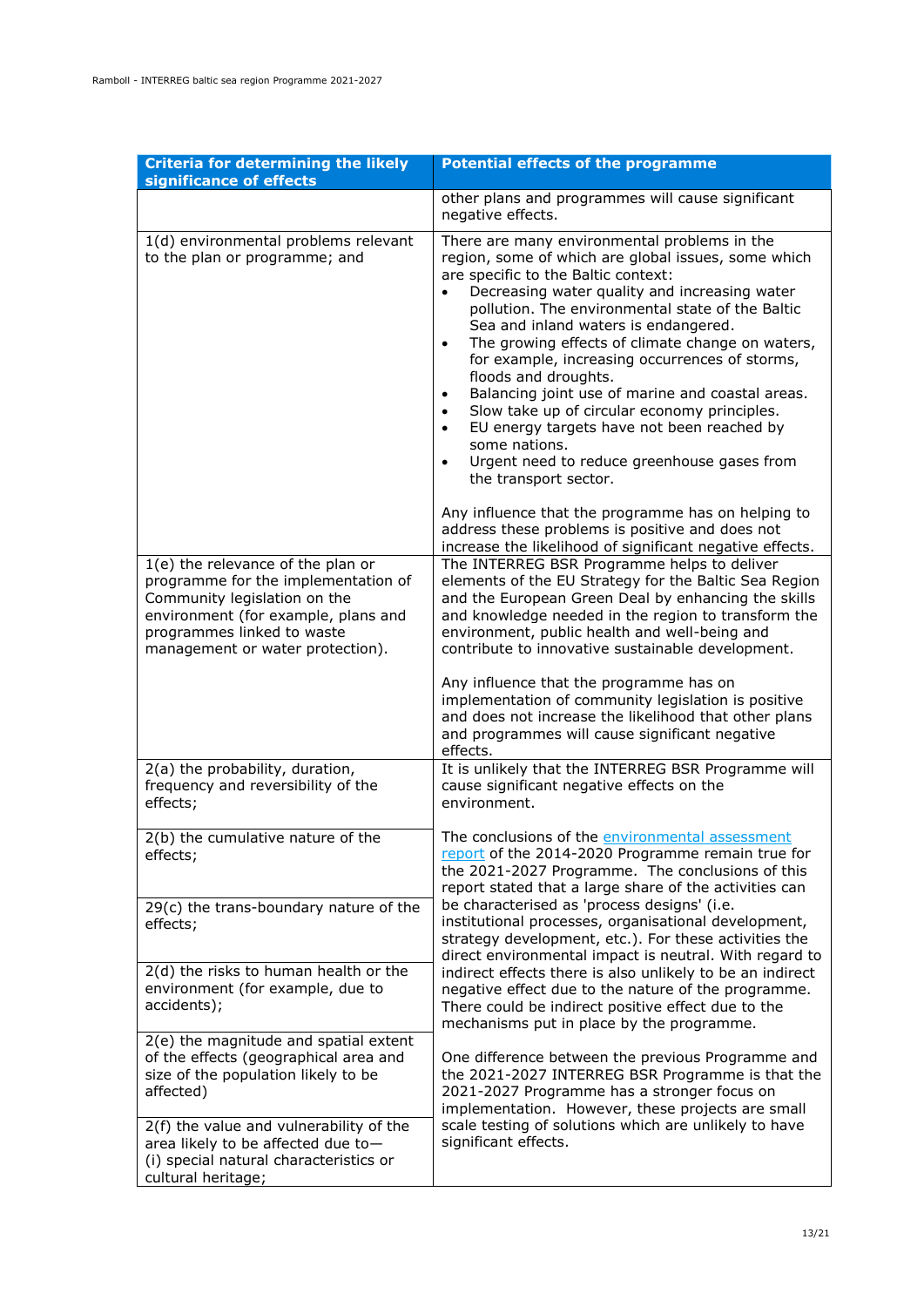| <b>Criteria for determining the likely</b><br>significance of effects                                                              | <b>Potential effects of the programme</b> |
|------------------------------------------------------------------------------------------------------------------------------------|-------------------------------------------|
| (ii) exceeded environmental quality<br>standards or limit values; or<br>(iii) intensive land-use;                                  |                                           |
| $2(g)$ the effects on areas or landscapes<br>which have a recognised national,<br>Community or international protection<br>status. |                                           |

**Table 3: Screening of the Draft Programme**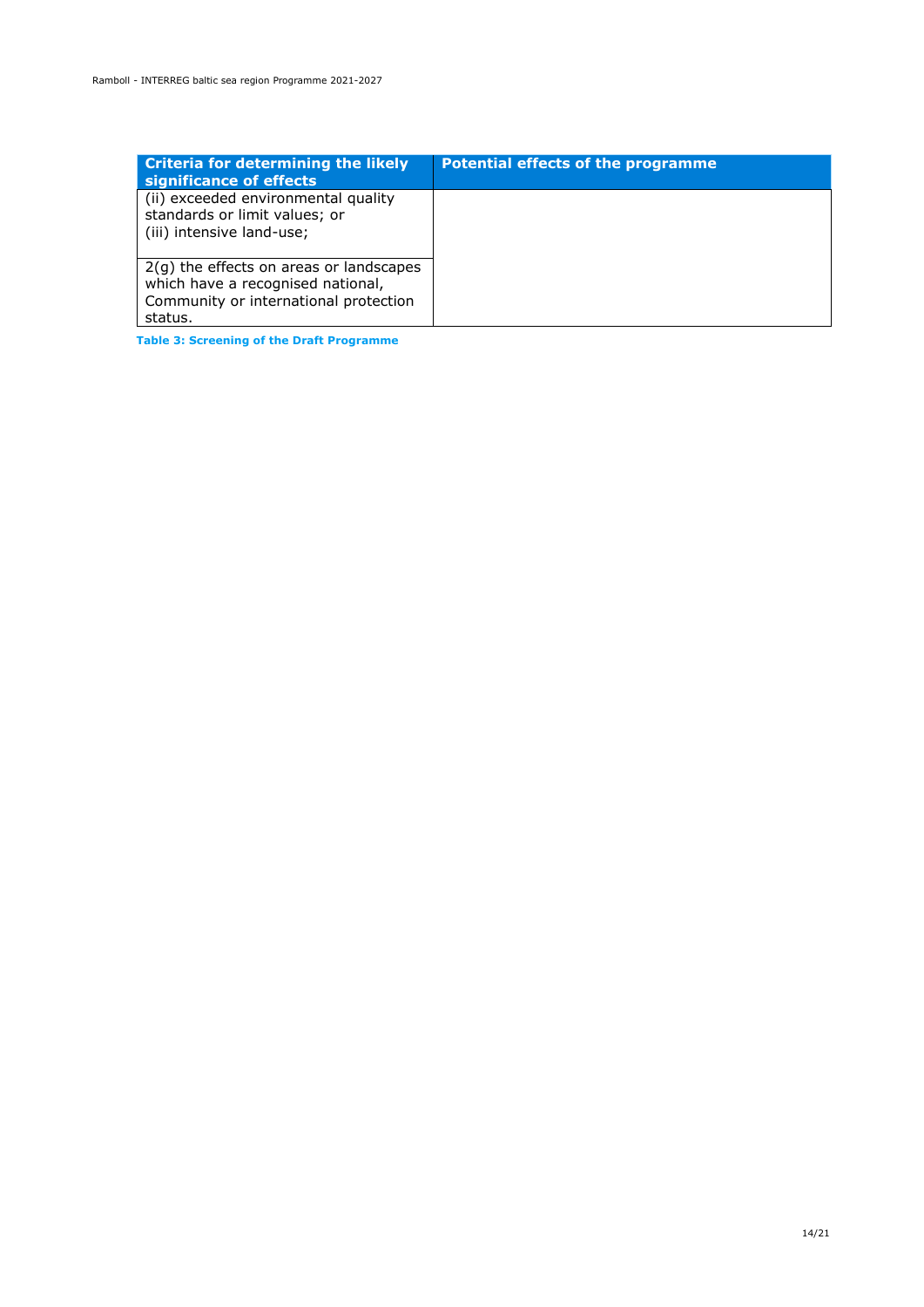### **6. CONCLUSION**

<span id="page-16-0"></span>This screening report has been prepared to determine the need for a Strategic Environmental Assessment (SEA) for the INTERREG Baltic Sea Region programme 2021-2027. The screening has been made in accordance with the European Union Directive 2001/42/EC on the assessment of the effects of certain plans and programmes on the environment (SEA Directive).

A screening procedure has been applied to determine if the programme fits the criteria set out in the SEA Directive.

The broad screening of the programme thematic framework in July 2020 concluded that a more detailed screening of the likely effects of the plan was needed. This more detailed screening has looked in detail at the context and likely effects of the INTERREG Baltic Sea Region programme 2021-2027.

The determination reached after applying this screening process is that an SEA is not required for the INTERREG Baltic Sea Region programme 2021-2027.

The determination has been made for the following reasons:

- The INTERREG BSR Programme does not 'set the framework for future development consent of projects listed in Annexes I and II to Directive 85/337/EEC of 27 June 1985 on the assessment of the effects of certain public and private projects on the environment';
- Due to the nature of the measures proposed in the programme it is unlikely that the INTERREG BSR Programme will cause significant negative effects on the environment; and
- Although the Programme does have some influence on implementation of community legislation and an influence on other plans and programmes (through integration of environmental and sustainability considerations), any influence that the programme has is positive and does not increase the likelihood that other plans and programmes will cause significant negative effects.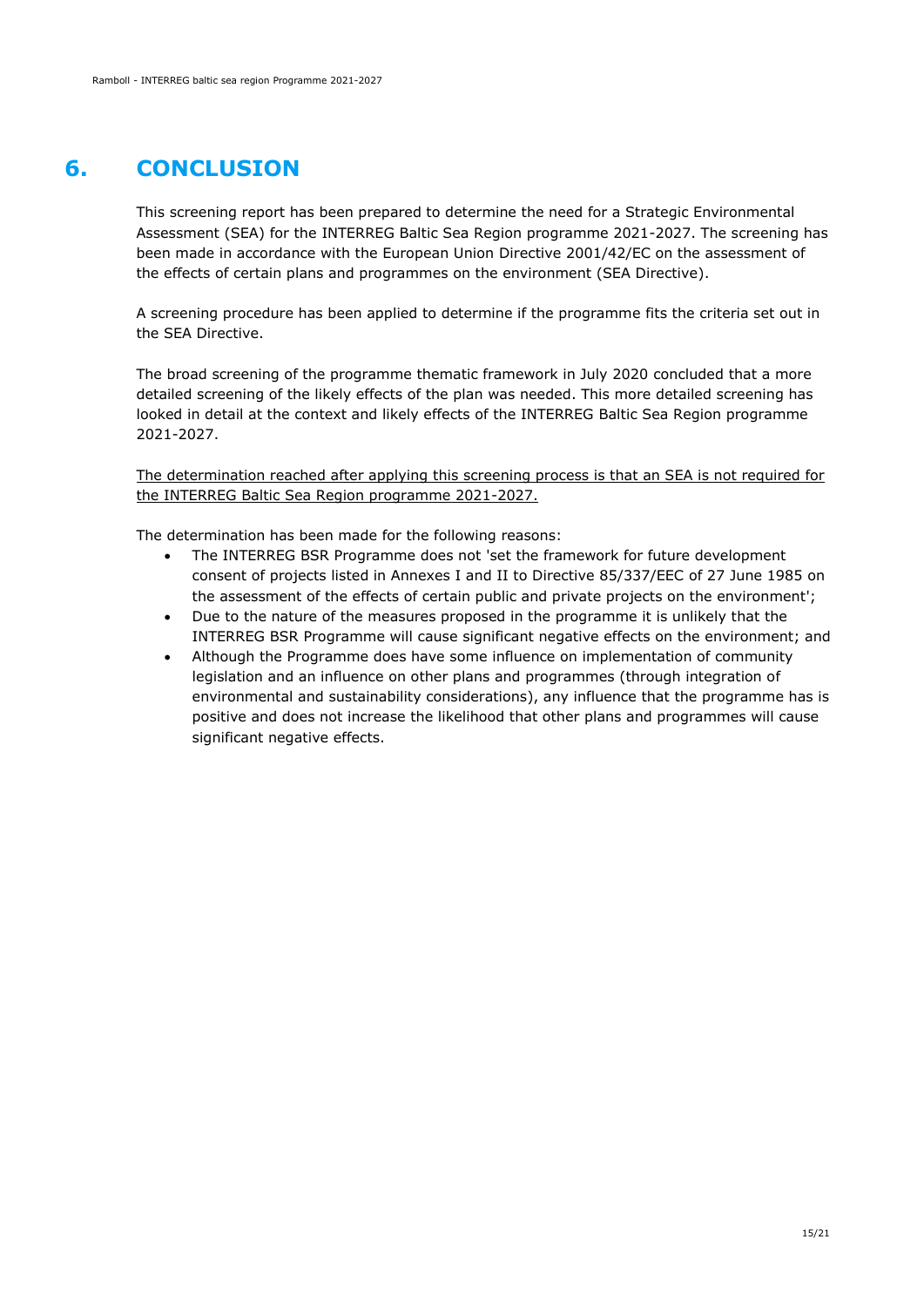### **APPENDIX 1: DOCUMENT REVIEW**

The table below shows a summary of the documents reviewed by the team.

<span id="page-17-0"></span>

| <b>Document reviewed</b>                                                                                                                                           | <b>Summary</b>                                                                                                                                                                                                                                                                                                                                                                                                                                                                                  |
|--------------------------------------------------------------------------------------------------------------------------------------------------------------------|-------------------------------------------------------------------------------------------------------------------------------------------------------------------------------------------------------------------------------------------------------------------------------------------------------------------------------------------------------------------------------------------------------------------------------------------------------------------------------------------------|
| Documents reviewed for the purposes of screening                                                                                                                   |                                                                                                                                                                                                                                                                                                                                                                                                                                                                                                 |
| Concept note Strategic Environmental Assessment for<br>the Baltic Sea Region Inter-reg programme 2014-2020<br>(COWI, May 17 2012)                                  | The report could help the team consider the necessity of screening in a SEA for the<br>Baltic Sea Region Programme. However, the report does not make reference to a<br>screening process. The report just states that as part of the Ex ante evaluation for<br>the Baltic Sea Region programme 2014-2020 a Strategic Environmental Assessment<br>(hereafter SEA) has to be carried out. The report does not state why it has come to<br>this conclusion without following a screening process. |
| Explanatory Note for the Public Consultation on the draft<br>Operational Programme and draft Environmental Report<br>for the Baltic Sea Region Programme 2014-2020 | As above this document does not make reference to a screening process. It just<br>states that the SEA is carried out in line with the requirement of Directive<br>2001/42/EC                                                                                                                                                                                                                                                                                                                    |
| Strategic Environmental Assessment of the Baltic Sea<br>Region Programme 2014-2020 Environmental Report.                                                           | This sets out the results of the SEA of the Baltic Sea Region Programme 2014-2020.<br>The report could help the team consider the necessity of screening in a SEA for the<br>Baltic Sea Region Programme. However, the report does not make reference to a<br>screening process. The report just states that the SEA was carried out in line with the<br>requirement of Directive 2001/42/EC.                                                                                                   |
|                                                                                                                                                                    | This document provides contextual information to the team and has helped the team<br>understand broadly the potential for the current Baltic SEA region programme to<br>have significant environmental effects.                                                                                                                                                                                                                                                                                 |
|                                                                                                                                                                    | The report concludes that:<br>A large share of the activities can be characterised as 'process designs' (i.e.<br>institutional processes, organisational development, strategy development, etc.).<br>For these activities the direct environmental impact is assessed as insignificant<br>(neutral);<br>Those activities which are of a more concrete nature and which could, hence,                                                                                                           |
|                                                                                                                                                                    | potentially have a more direct environmental impact, are described in very<br>general terms in the draft programme document. This means that it is not<br>possible to provide a detailed assessment of the significant environmental<br>impacts which could be expected. A tentative, qualitative assessment is provided;                                                                                                                                                                       |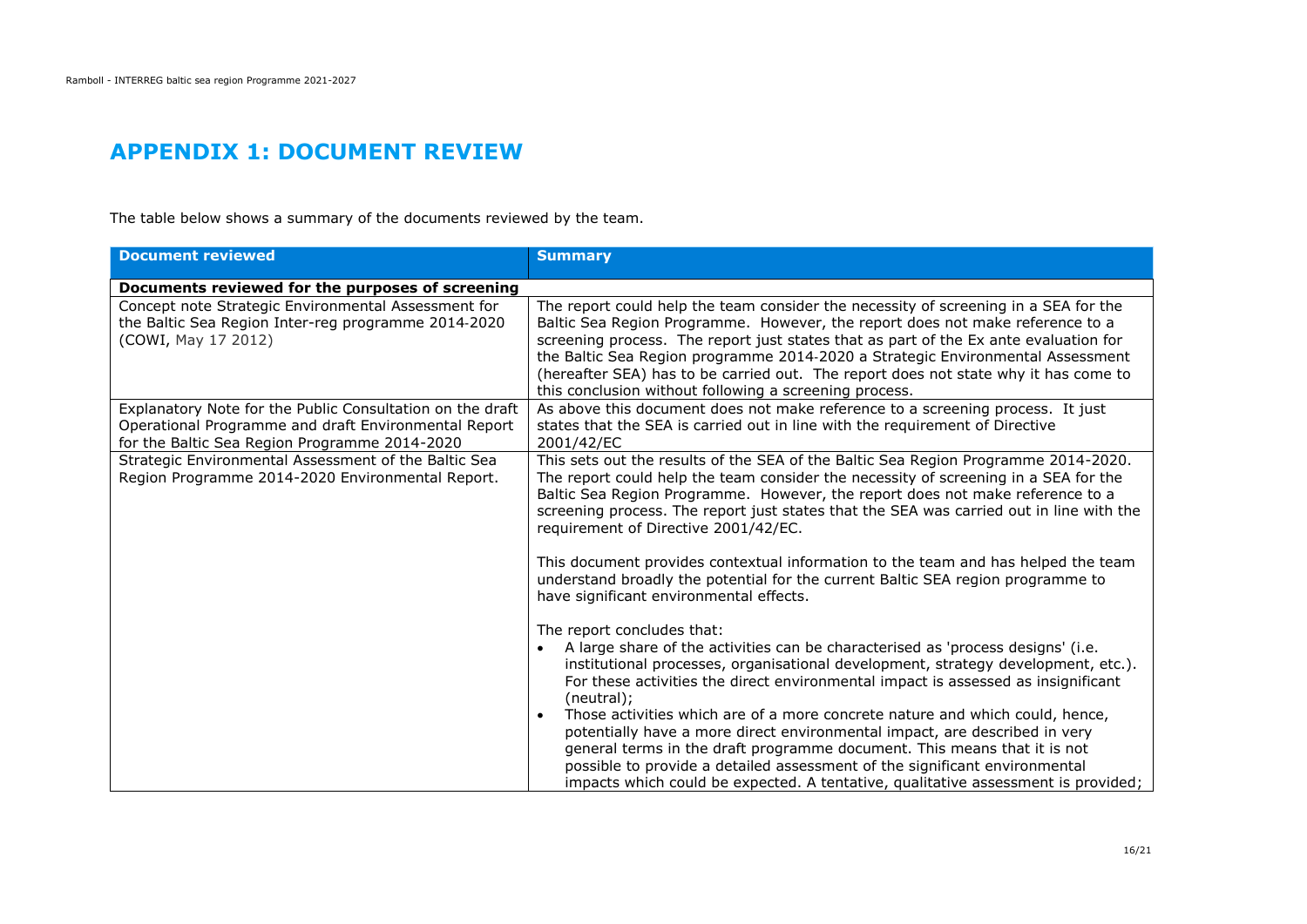| <b>Document reviewed</b>                                                                                                                                                                                           | <b>Summary</b>                                                                                                                                                                                                                                                                                                                                                                                                                                                                                                                                                                                                                                                                                                                                                                                                                                                                                                                                                                                                                                                                                                                  |
|--------------------------------------------------------------------------------------------------------------------------------------------------------------------------------------------------------------------|---------------------------------------------------------------------------------------------------------------------------------------------------------------------------------------------------------------------------------------------------------------------------------------------------------------------------------------------------------------------------------------------------------------------------------------------------------------------------------------------------------------------------------------------------------------------------------------------------------------------------------------------------------------------------------------------------------------------------------------------------------------------------------------------------------------------------------------------------------------------------------------------------------------------------------------------------------------------------------------------------------------------------------------------------------------------------------------------------------------------------------|
|                                                                                                                                                                                                                    | It should be noted that as the draft programme does not provide indications of<br>how the funds will be split between specific objectives or between process<br>designs and concrete activities, it is not possible to assess the relative importance<br>of the specific objectives or activity types, which further adds to the uncertainty<br>in the assessment;<br>Given the very overall nature of the likely significant environmental impacts<br>identified and the vast degree of uncertainty in any possible prediction of these<br>impacts the likely significant environmental impacts from not adopting the BSR<br>Operational Programme are equally vague;<br>At the overall level, it is assessed that if the programme were not adopted,<br>actions to seek the fulfilment of environmental policy objectives (HELCOM BSR,<br>EU BSR, Russia Northwest Programme) would still be implemented. However, as<br>the programme aims to support and strengthen the implementation of these<br>policies, it is likely that, without the programme, progress in this direction would<br>be less than with the programme. |
| 2014-2020 Interregional Cooperation Programme under<br>the European Territorial Cooperation Objective<br>(INTERREG EUROPE) Strategic Environmental<br>Assessment Environmental Report. Dr. Drager and<br>Thielmann | This sets out the results of the SEA of the overall Inter-reg Programme 2014-2020.<br>The report could help the team consider the necessity of screening in a SEA for the<br>Baltic Sea Region Programme. In relation to screening the report states: Pursuant<br>to the Directive 2001/42/EC adopted by the European Parliament and European<br>Council, a Strategic Environmental Assessment (SEA) is required for the development<br>and amendment of certain plans and programmes including those programmes which<br>influence other plans and programmes (Art. 3 and Annex II SEA-Directive).<br>Accordingly, the assessment of the effects on the environment of the Interregional<br>Cooperation Programme 2014-2020 (hereinafter: Programme) is obligatory.<br>However, the team has concluded that the reasoning stated in the report is not<br>strictly correct.                                                                                                                                                                                                                                                     |
|                                                                                                                                                                                                                    | This document provides contextual information to the team and has helped the team<br>understand broadly the potential for the current Baltic SEA region programme to<br>have a significant environmental effect. The report concludes that due to the nature<br>of the INTERREG EUROPE only highly indirect effects and contributions can be<br>realised by the Programme. In general, the strategic approach offers a potential for<br>positive effects. Concerning the potential effects of the Programme as a whole on the<br>environment and contributions to the EU environmental objectives and general EU<br>environmental policy, the Programme is differentiated into two parts: PAs 1 and 2<br>show little, highly indirect effects and contributions, PAs 3 and 4 can realise also<br>indirect effects and contributions but due to their explicit focus on environmental<br>issues more effectively. The risk of negative effects and contributions is very limited.                                                                                                                                                |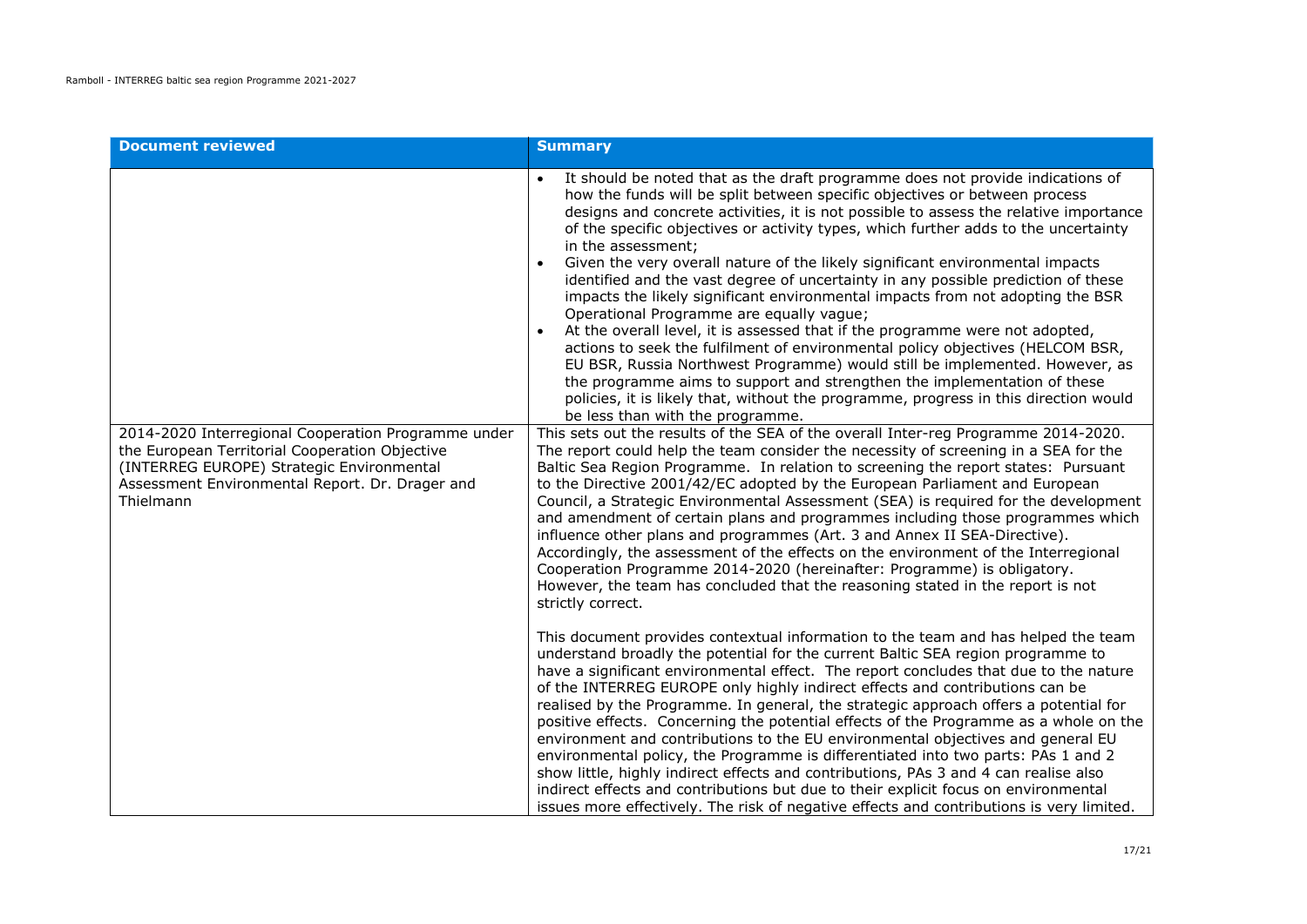| <b>Document reviewed</b>                                                                                                                                     | <b>Summary</b>                                                                                                                                                                                                                                                                                                                                                                                                                                                                                                                                                                                                                                                                                                                                                                                                                                                                                                                                           |
|--------------------------------------------------------------------------------------------------------------------------------------------------------------|----------------------------------------------------------------------------------------------------------------------------------------------------------------------------------------------------------------------------------------------------------------------------------------------------------------------------------------------------------------------------------------------------------------------------------------------------------------------------------------------------------------------------------------------------------------------------------------------------------------------------------------------------------------------------------------------------------------------------------------------------------------------------------------------------------------------------------------------------------------------------------------------------------------------------------------------------------|
| <b>ESI Fund regulations</b>                                                                                                                                  | In the programming period 2014-2020 the ESI Fund Regulation (Regulation (EU) No<br>1303 / 2013) stipulates the need to assess whether a SEA is required during the<br>programming phase (screening):                                                                                                                                                                                                                                                                                                                                                                                                                                                                                                                                                                                                                                                                                                                                                     |
|                                                                                                                                                              | Art 55:4: "Ex ante evaluations shall incorporate, where appropriate, the requirements<br>for strategic environmental assessment set out in Directive 2001/42/EC of the<br>European Parliament and of the Council (36) taking into account climate change<br>mitigation needs."                                                                                                                                                                                                                                                                                                                                                                                                                                                                                                                                                                                                                                                                           |
|                                                                                                                                                              | However, in the programming period 2020-2027 the ESI-Fund Draft Regulation <sup>3</sup> does<br>not explicitly mention the need to conduct a SEA or assess whether one is needed<br>during the programming phase. Neither does it exempt the managing authorities<br>from conducting a SEA.                                                                                                                                                                                                                                                                                                                                                                                                                                                                                                                                                                                                                                                              |
|                                                                                                                                                              | However, to conform to the SEA regulations a screening assessment should be<br>carried out.                                                                                                                                                                                                                                                                                                                                                                                                                                                                                                                                                                                                                                                                                                                                                                                                                                                              |
| INTERREG Baltic Sea Region Programme 2014-2020<br>https://www.interreg-<br>baltic.eu/fileadmin/user_upload/about_programme/BSR-<br>Cooperation-Programme.pdf | The team have reviewed the previous Baltic SEA programme to help in the<br>determination of whether the INTERREG Baltic Sea Region Programme 2021-2027 is<br>likely to include the level of detail that will mean it is a programme that "sets the<br>framework for development consent".                                                                                                                                                                                                                                                                                                                                                                                                                                                                                                                                                                                                                                                                |
|                                                                                                                                                              | The programme states the following: Taking into account the wide geographic<br>coverage and range of topics covered in the programme the financial resources are<br>limited, especially compared to national and regional cohesion programmes.<br>Therefore, the programme cannot finance large-scale implementation on its own.<br>Instead the programme develops a leverage effect on regional development by<br>investing in the institutional capacities of the programme's target groups. Improved<br>institutional capacity in the programme context is understood as: 1) Enhanced<br>institutionalised knowledge and competence; 2) Improved governance structures and<br>organisational set-up; 3) More efficient use of human and technical resources<br>(databases, technical solutions, small infrastructure etc.); 4) Better ability to attract<br>new financial resources; 5) Increased capability to work in transnational<br>environment. |

<sup>3</sup> Proposal for a REGULATION OF THE EUROPEAN PARLIAMENT AND OF THE COUNCIL laying down common provisions on the European Regional Development Fund, the European Social Fund Plus, the Cohesion Fund, and the European Maritime and Fisheries Fund and financial rules for those and for the Asylum and Migration Fund, the Internal Security Fund and the Border Management and Visa Instrument. COM/2018/375 final -2018/0196 (COD)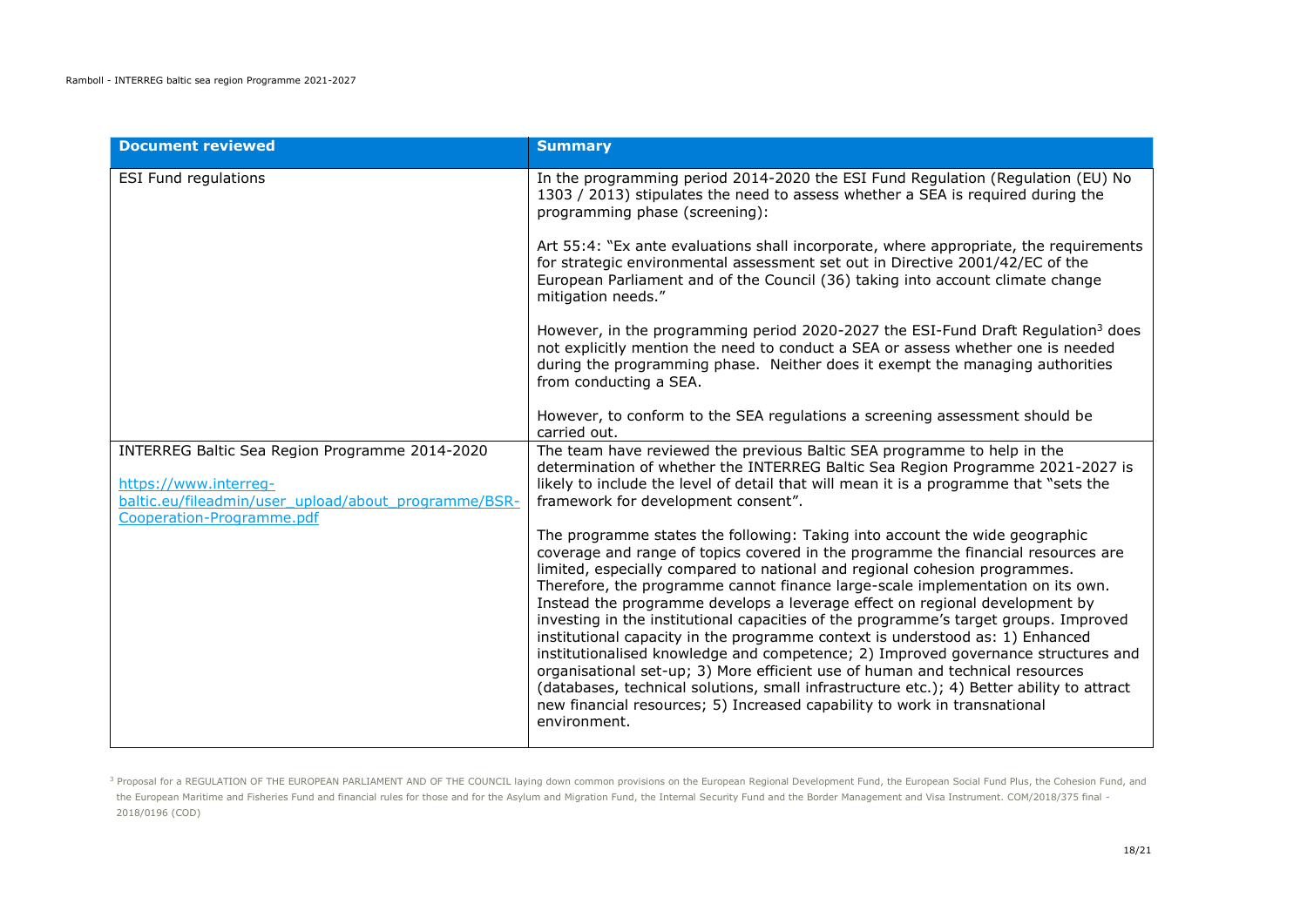| <b>Document reviewed</b> | <b>Summary</b>                                                                                                                                                                                                                                                                                                                                                                                                                                                                                                                                                                                                                                                                                                                                                                                                                                                                                                                                                                                                                                                                                                                                                                                                                                                                                                                                                                                                                                                                                                                                                                                                                                                                                                                                                                                                                |
|--------------------------|-------------------------------------------------------------------------------------------------------------------------------------------------------------------------------------------------------------------------------------------------------------------------------------------------------------------------------------------------------------------------------------------------------------------------------------------------------------------------------------------------------------------------------------------------------------------------------------------------------------------------------------------------------------------------------------------------------------------------------------------------------------------------------------------------------------------------------------------------------------------------------------------------------------------------------------------------------------------------------------------------------------------------------------------------------------------------------------------------------------------------------------------------------------------------------------------------------------------------------------------------------------------------------------------------------------------------------------------------------------------------------------------------------------------------------------------------------------------------------------------------------------------------------------------------------------------------------------------------------------------------------------------------------------------------------------------------------------------------------------------------------------------------------------------------------------------------------|
|                          | The objectives of the programme are as follows:                                                                                                                                                                                                                                                                                                                                                                                                                                                                                                                                                                                                                                                                                                                                                                                                                                                                                                                                                                                                                                                                                                                                                                                                                                                                                                                                                                                                                                                                                                                                                                                                                                                                                                                                                                               |
|                          | Specific objective 1.1 'Research and innovation infrastructures': To enhance<br>market uptake of innovation based on improved capacity of research and<br>innovation infrastructures and their users<br>Specific objective 1.2 'Smart specialisation': To enhance growth opportunities<br>based on increased capacity of innovation actors to apply smart specialisation<br>approach<br>Specific objective 1.3 'Non-technological innovation': To advance the Baltic Sea<br>Region performance in non-technological innovation based on increased capacity<br>of innovation actors<br>Specific objective 2.1 'Clear waters': To increase efficiency of water management<br>for reduced nutrient inflows and decreased discharges of hazardous substances to<br>the Baltic Sea and the regional waters based on enhanced capacity of public and<br>private actors dealing with water quality issues<br>Specific objective 2.2'Renewable energy': To increase production of sustainable<br>renewable energy based on enhanced capacity of public and private actors<br>involved in energy planning and supply<br>Specific objective 2.3 'Energy Efficiency': To increase energy efficiency based on<br>enhanced capacity of public and private actors involved in energy planning<br>Specific objective 2.4 'Resource-efficient blue growth': To advance sustainable<br>and resource-efficient blue growth based on increased capacity of public<br>authorities and practitioners within the blue economy sectors<br>Specific objective 3.1 'Interoperability of transport modes': To increase<br>interoperability in transporting goods and persons in north-south and east-west<br>connections based on increased capacity of transport actors<br>Specific objective 3.2 'Accessibility of remote areas and areas affected by |
|                          | demographic change': To improve the accessibility of the most remote areas and<br>regions whose accessibility is affected by demographic change based on<br>increased capacity of transport actors                                                                                                                                                                                                                                                                                                                                                                                                                                                                                                                                                                                                                                                                                                                                                                                                                                                                                                                                                                                                                                                                                                                                                                                                                                                                                                                                                                                                                                                                                                                                                                                                                            |
|                          | Specific objective 3.3 'Maritime safety': To increase maritime safety and security<br>based on advanced capacity of maritime actors                                                                                                                                                                                                                                                                                                                                                                                                                                                                                                                                                                                                                                                                                                                                                                                                                                                                                                                                                                                                                                                                                                                                                                                                                                                                                                                                                                                                                                                                                                                                                                                                                                                                                           |
|                          | Specific objective 3.4 'Environmentally friendly shipping': To enhance clean                                                                                                                                                                                                                                                                                                                                                                                                                                                                                                                                                                                                                                                                                                                                                                                                                                                                                                                                                                                                                                                                                                                                                                                                                                                                                                                                                                                                                                                                                                                                                                                                                                                                                                                                                  |
|                          | shipping based on increased capacity of maritime actors<br>Specific objective 3.5 'Environmentally friendly urban mobility': To enhance<br>environmentally friendly transport systems in urban areas based on increased                                                                                                                                                                                                                                                                                                                                                                                                                                                                                                                                                                                                                                                                                                                                                                                                                                                                                                                                                                                                                                                                                                                                                                                                                                                                                                                                                                                                                                                                                                                                                                                                       |
|                          | capacity of urban transport actors                                                                                                                                                                                                                                                                                                                                                                                                                                                                                                                                                                                                                                                                                                                                                                                                                                                                                                                                                                                                                                                                                                                                                                                                                                                                                                                                                                                                                                                                                                                                                                                                                                                                                                                                                                                            |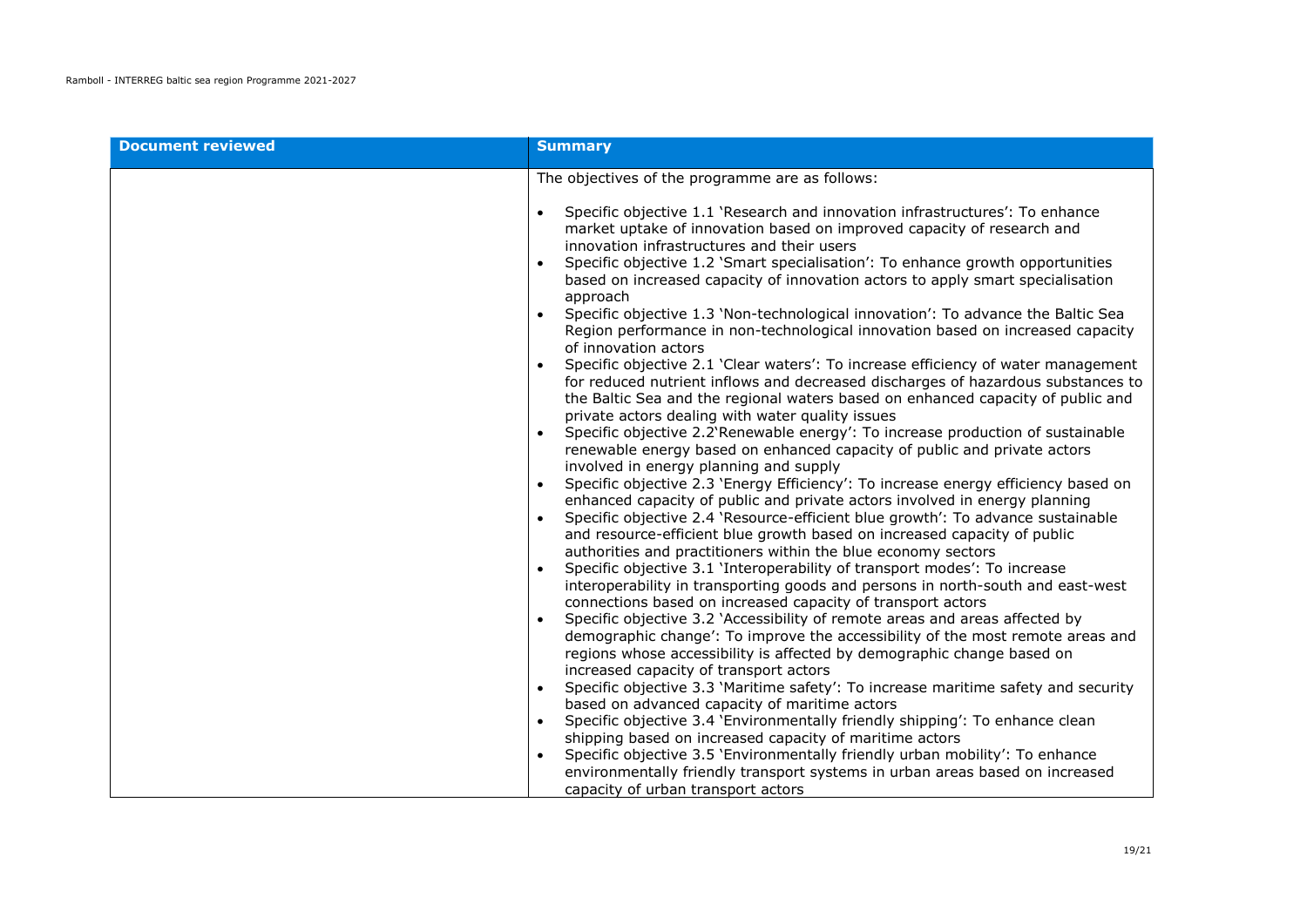| <b>Document reviewed</b>                                                                                                          | <b>Summary</b>                                                                                                                                                                                                                                                                                                                                                                                                                                                                                                                                      |
|-----------------------------------------------------------------------------------------------------------------------------------|-----------------------------------------------------------------------------------------------------------------------------------------------------------------------------------------------------------------------------------------------------------------------------------------------------------------------------------------------------------------------------------------------------------------------------------------------------------------------------------------------------------------------------------------------------|
|                                                                                                                                   | Specific objective 4.1 'Seed Money': To increase capacity for transnational<br>cooperation implementing the EU Strategy for the Baltic Sea Region and working<br>on common policies with the partner countries<br>Specific objective 4.2 'Coordination of macro-regional cooperation': To increase<br>capacity of public institutions and pan-Baltic organisations for transnational<br>coordination in implementing the EU Strategy for the Baltic Sea Region and<br>facilitating the implementation of common policies with the partner countries |
| General SEA guidance documents / documents to be considered for a full SEA                                                        |                                                                                                                                                                                                                                                                                                                                                                                                                                                                                                                                                     |
| Results of national consultation on SEA scoping report<br>Baltic Sea Region Programme 2014-2020                                   | This document sets out the results of the consultation of the SEA scoping report for<br>the Baltic Sea Region Programme 2014-2020.<br>This document will be considered in detail by the SEA team if a full SEA is needed to<br>ensure that previous concerns are addressed in this SEA.                                                                                                                                                                                                                                                             |
| Concept note Strategic Environmental Assessment for<br>the Baltic Sea Region Inter-reg programme 2014-2020<br>(COWI, May 17 2012) | The concept note outlines the specific methodological steps and the activities and<br>timing of the SEA for the previous Baltic Sea Region Inter-reg programme.<br>This document will be useful if a full SEA needs to be produced and will be reviewed<br>in detail to ensure continuity of method to the previous SEA.                                                                                                                                                                                                                            |
| Handbook on SEA for Cohesion Policy 2007-2013                                                                                     | This sets out detailed quidance on SEA for cohesion policy.<br>This document will be useful if a full SEA needs to be produced and will be reviewed<br>in detail at that point.                                                                                                                                                                                                                                                                                                                                                                     |